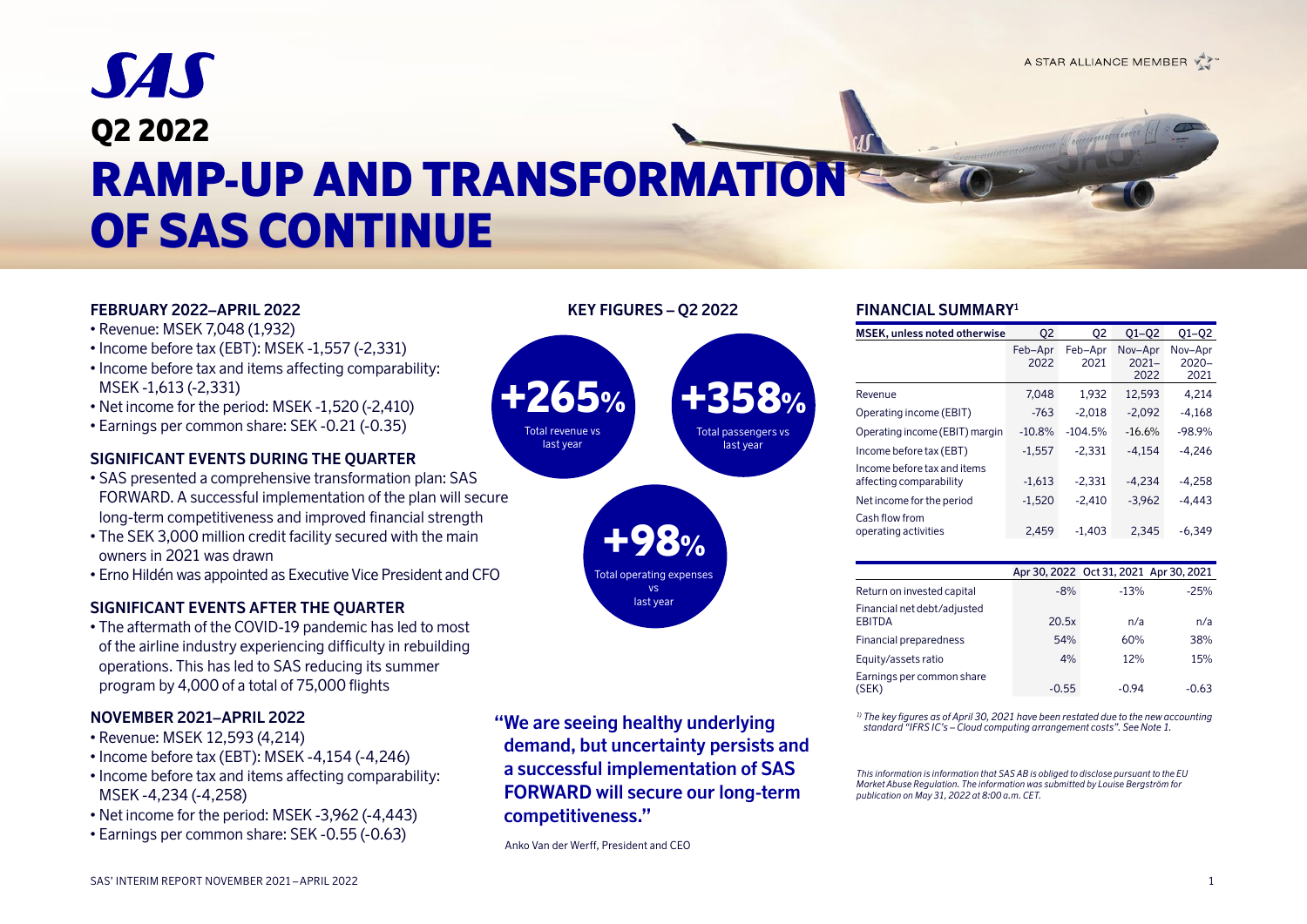# COMMENTS BY THE CEO

SAS continues the ramp-up and has during the quarter seen the highest number of passengers since the pandemic started. Meanwhile, the work with the necessary transformation plan, SAS FORWARD, continues.

The plan was presented when the Q1 results were released on February 22 and is designed to secure long-term competitiveness. It will allow SAS to effectuate a deleveraging of its balance sheet while substantially improving its liquidity position. In adition to reducing the cost structure and improve efficiencies, SAS is seeking to convert approximately SEK 20 billion of debt and hybrid notes into common equity and will also seek to raise not less than SEK 9.5 billion in new equity capital. The success of the plan depends upon SAS attracting potential new capital from the capital markets and other sources and upon SAS fully achieving the targeted SEK 7.5 billion annual cost reduction by fiscal year 2026.

Earnings before tax ended at negative SEK 1.6 billion for the quarter and the cash balance at the end of the quarter was SEK 8.5 billion.

### **QUARTERLY RESULTS ARE IMPROVED AS A RESULT OF RAMP-UP**

Looking back at the second quarter, we can see that demand improved as travel restrictions were eased. Passengers flying with SAS increased 28% compared to the previous quarter and the flown load factor reached approximately 67%, up 11 percentage points compared with the earlier quarter. Our capacity was increased by 3% compared to the first quarter. The transformation of SAS has to continue to adapt to the new market conditions in order to be able to remain flexible, competitive and financially strong for the longterm future. Earnings before tax ended at negative SEK 1.6 billion, an improvement of SEK 1.0 billion compared with last quarter, or a SEK 0.7 billion improvement year-on-year. Ticket sales continue to increase ahead of the summer period and SAS is targeting 80% capacity deployment compared to summer 2019.

Cost reductions across all of SAS remain in focus to secure our cost competitiveness. Total operating expenses during the quarter ended at SEK 7.8 billion and total operating revenue landed at SEK 7.0 billion for the quarter. Total revenue increased 27% compared with the first quarter, an improvement of approximately SEK 5.1 billion compared with last year, but still 31% below the second quarter in 2019, which was unaffected by COVID-19.

The cash balance at the end of the quarter was SEK 8.5 billion. At end of the first quarter of FY2022 the cash balance was SEK 3.4 billion. Operational cash



Anko Van der Werff, President and CEO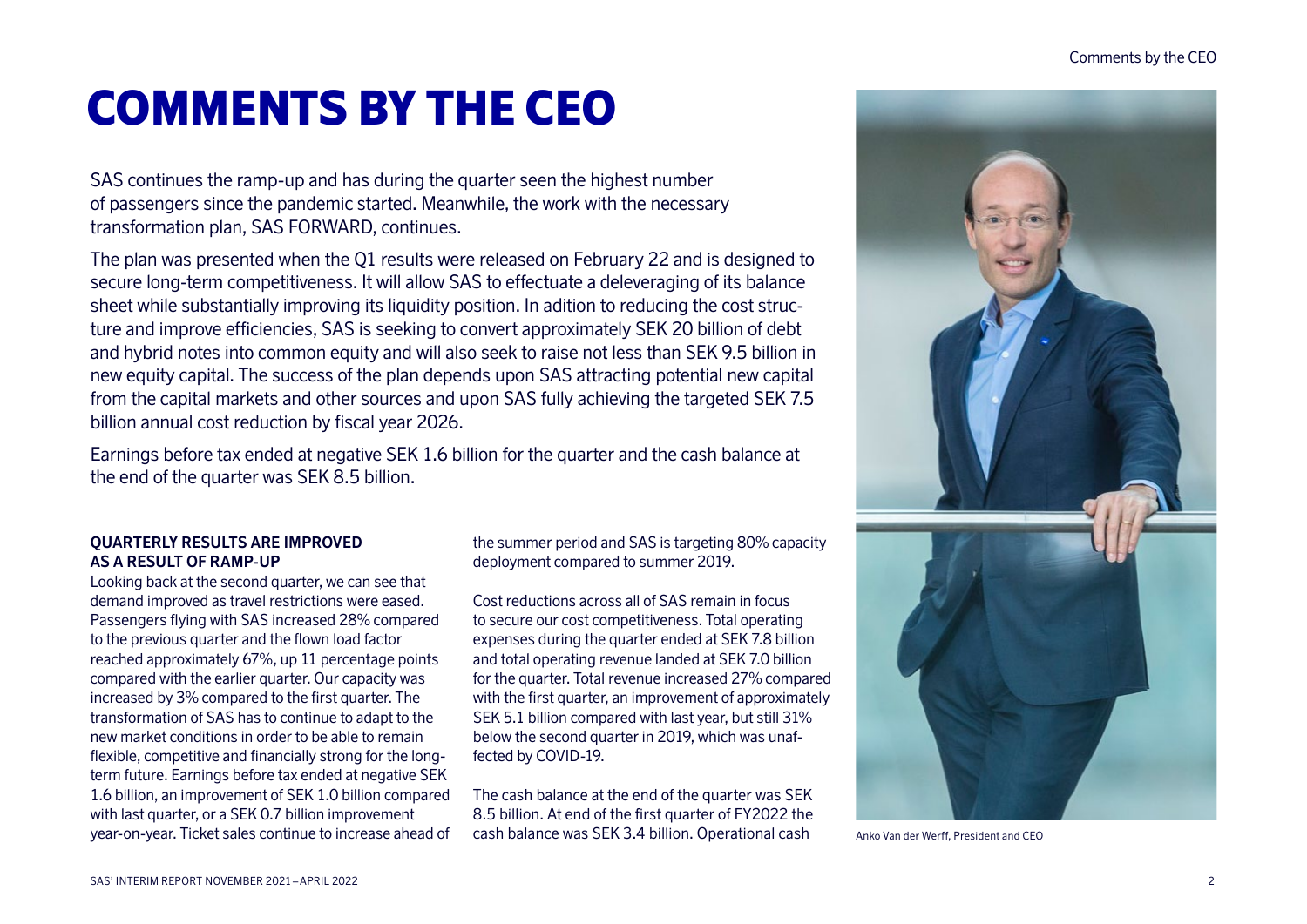flow during the quarter amounted to SEK 2.5 billion, compared with SEK -1.4 billion for the same period last year.

### **UPDATE ON SAS PROGRESS ON TRANSFORMATION PLAN**

Despite this positive development, SAS continues to face substantial structural cost challenges while also facing growing competition with substantially lower cost structures than SAS. SAS also incurred substantial additional debt during the pandemic that added to its pre-COVID highly leveraged balance sheet. In addition, recent macroeconomic changes (including fuel and exchange rates) and geopolitical events are limiting operations and create additional costs. Given these factors, the SAS Board has concluded that a substantial restructuring is needed to enable SAS to become profitable by implementing SAS FORWARD.

### **Key Elements of SAS FORWARD**

- Reducing the annual costs by SEK 7.5 billion
- Redesigned fleet, network and product offerings
- Digital transformation
- Positioning SAS as the leader in sustainable aviation
- Operating platform acceleration
- Strengthening SAS' balance sheet by deleveraging and raising new capital

### **Debt-to-equity conversion and equity raise**

SAS is seeking to convert approximately SEK 20 billion of existing debt and hybrid notes into common equity, of which a majority is on-balance sheet debt and hybrid instruments (state hybrid notes, commercial hybrid notes, lease liabilities, Swiss bonds and term loans from states and commercial banks) and some relates to maintenance contract obligations and other executory contract obligations. The contemplated conversions are designed to strengthen the balance sheet and significantly reduce the debt-burden being carried in order to

relieve SAS from elevated financial costs that currently weigh on profitability, and to position SAS for future growth.

In addition to debt conversions, SAS is looking for alternatives to raise new equity. SAS will seek to raise not less than SEK 9.5 billion in equity capital. The planned SEK 9.5 billion or more equity raise is expected to provide sufficient liquidity to fund operations through the full implementation of SAS FORWARD and the recovery in passenger demand post COVID-19. It is currently expected that a significant share of such new equity will likely be sought from new investors.

The new equity capital and debt-to-equity conversions contemplated as part of SAS FORWARD will entail substantial dilution to existing shareholders.

### **Labor discussions**

SAS continues to pursue negotiations with all of its organized labor groups as a means of achieving a consensual outcome with respect to labor's share of the burden sharing program. Notably, the requested labor concessions are an important element of SAS achieving a competitive and sustainable business model, but in aggregate represent less than 20% of the targeted annual cost improvements. An agreement with organized labor groups is a condition of SAS FORWARD and it will not be possible to raise new capital or secure the future of the airline without labor burden sharing.

### **Update on discussions with stakeholders**

Discussions are currently ongoing regarding stakeholders' participation and acceptance of burden sharing. Given the limited progress made so far, there can be no guarantees that SAS FORWARD will be successfully completed. In the event that the expected burden sharing, debt conversions, and new capital raise are not completed as planned, SAS will not be able to support

its existing capital structure and current liquidity levels and it cannot be ruled out that SAS could become unable to meet its obligations over the longer term as they fall due.

### **Implementation processes**

SAS FORWARD involves complex multiparty negotiations. As is usual in a restructuring process, it is possible that SAS may seek to utilize one or more court restructuring proceedings designed to assist in the resolution of SAS's financial difficulties and help implement parts of SAS FORWARD.

Finally, it should be noted that the completion of the cost reduction programs, the debt-to-equity conversions, the fleet restructuring and the significant equity capital raise are subject to uncertainty and there can be no guarantee of success in such efforts by SAS. Further, the transactions envisaged are subject to various conditions including EU Commission and other state aid approvals and other regulatory clearances and various stakeholder approvals, which have not yet been obtained.

### **POSITIVE MARKET DEVELOPMENT TOWARD THE SUMMER SEASON**

SAS continues the ramp-up and has during the quarter had the highest number of passengers since the pandemic started. We have recently experienced positive market development and strong ticket sales ahead of the important summer season. SAS and Apollo (a provider of charter travel services to and from the Nordic market) also signed an agreement during the quarter, concerning summer charter flights, within the framework of their three-year collaboration. Flights will depart from around 20 locations in Sweden, Norway and Denmark and fly to around 30 Mediterranean destinations.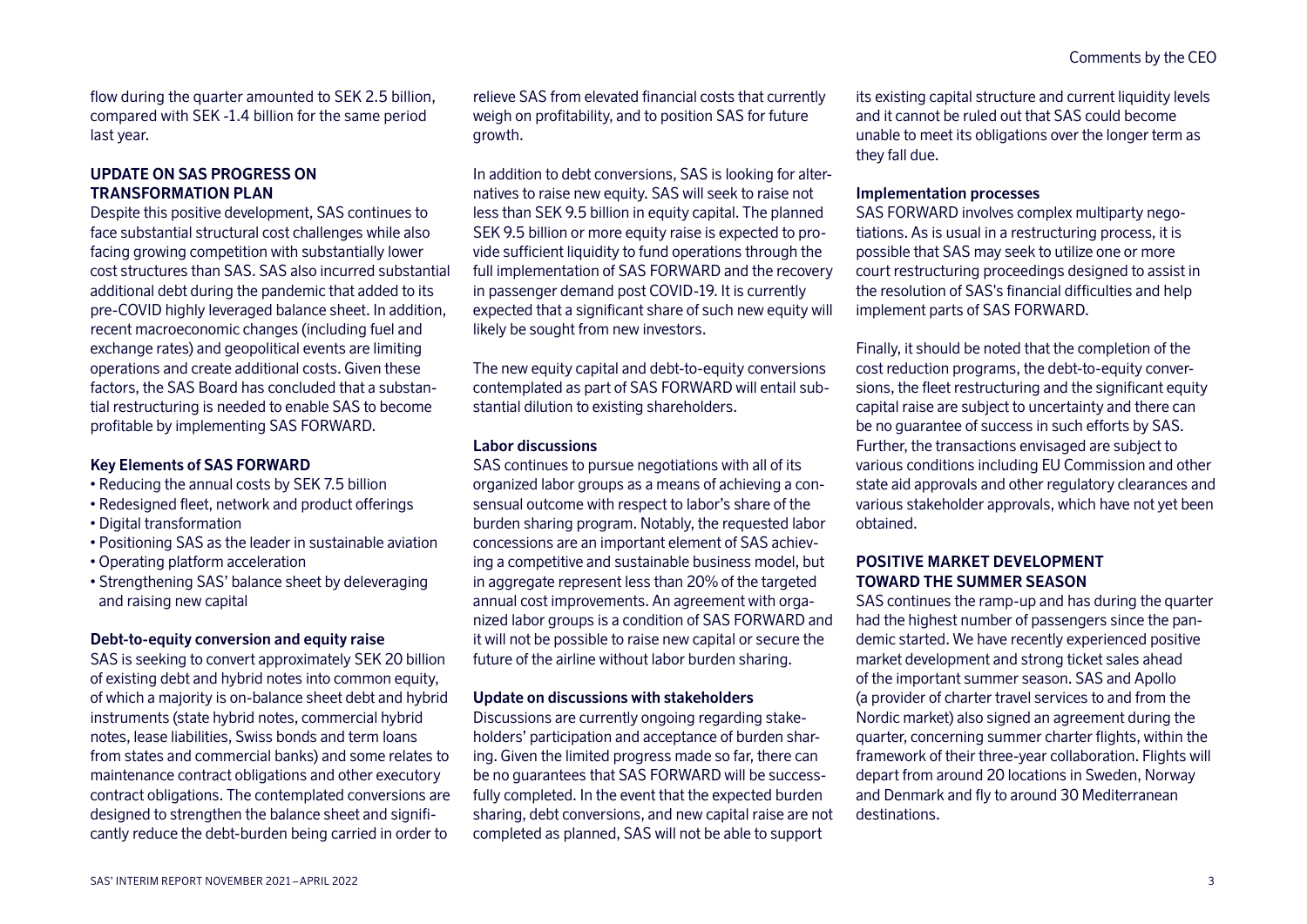The SAS traffic program and capacity are increased according to customer demand, but there are constraints to the growth of traffic, as effects of the pandemic linger on. The whole airline ecosystem has difficulties ramping up, which also has an implication on SAS. We foresee challenges during summer relating to everything from airports and ground staffing to crew training bottlenecks such as availability of training instructors, and we also see continued delayed aircraft deliveries. In order to minimize the risk of disruption and create more stability for the upcoming summer travels, SAS has made adjustments to the traffic program during June to August, after the quarter ended.

SAS aims to be a global leader in sustainable aviation and during the quarter we launched the Travel Pass Biofuel, a punch card for corporate customers who regularly travel to the same destination and want to include biofuel to reduce the climate impact of their trips.

### **LOOKING AHEAD**

We see a pent-up demand for traveling and underlying demand is healthy, both for business and for leisure travel. However, we still remain cautious due to the prevailing uncertainties. Traffic to and from Asia remains affected by remaining COVID-19 restrictions as well as the geopolitical situation.

I am grateful for the hard work my colleagues at SAS are delivering, to ensure that we take care of our customers in the best possible way. Together we are working our way through these challenging times and we welcome our customers on board our aircraft.

Anko van der Werff President and CEO Stockholm, May 31, 2022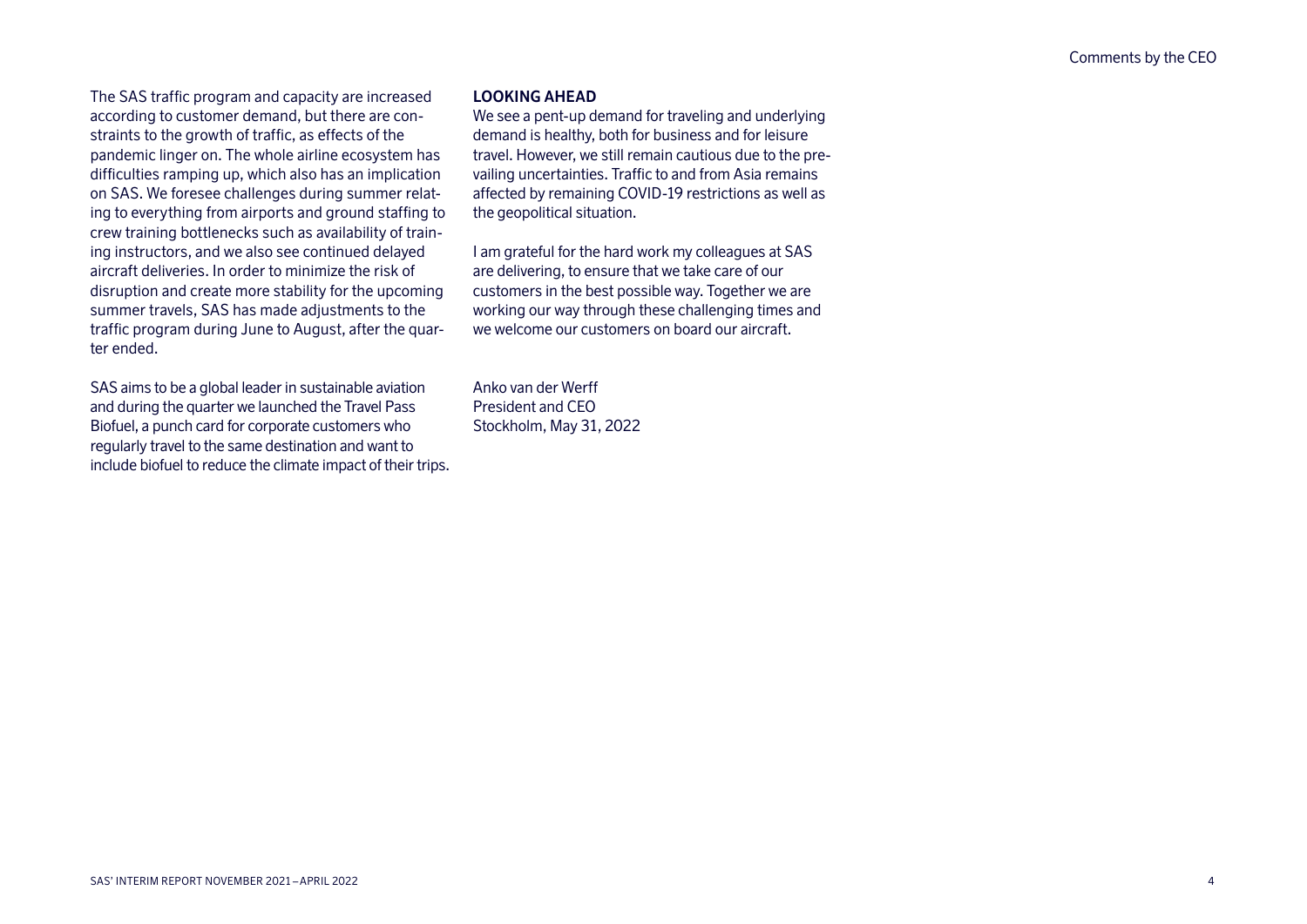# COMMENTS ON SAS' FINANCIAL **STATEMENTS**

# **INCOME STATEMENT, SUMMARY Q1–Q2 2022**

| <b>MSEK</b><br>Income statement | $21 - 22$ | Nov-Apr Nov-Apr Change Currency<br>20-21 | vs LY    |          | Change<br>vs LY<br>effects (Curr. adj) |
|---------------------------------|-----------|------------------------------------------|----------|----------|----------------------------------------|
| Revenue                         | 12.593    | 4.214                                    | 8.379    | 100      | 8.279                                  |
| Total operating expenses        | $-14.685$ | $-8.382$                                 | $-6.303$ | -79      | $-6.224$                               |
| Operating income (EBIT)         | $-2.092$  | $-4.168$                                 | 2.076    | 21       | 2,055                                  |
| Income before tax (EBT)         | $-4.154$  | $-4.246$                                 | 92       | $-1.826$ | 1.918                                  |

### **Revenue**

*Revenue* totaled MSEK 12,593 (4,214), see Note 2. Currency-adjusted revenue was up MSEK 8,279 yearon-year. The increase in revenue mainly related to increased production and increased demand.

Currency-adjusted passenger revenue rose 296%. The increase was a result of higher scheduled capacity (ASK) which, based on the preceding year's circumstances, had a positive impact on revenue of MSEK 3,890. The higher load factor had a positive effect of MSEK 4,826. The lower yield had a negative effect of MSEK 2,503 on passenger revenue due to changed travel patterns.

Currency-adjusted cargo revenue increased MSEK 367 and currency-adjusted charter revenue was up MSEK 344. Other traffic revenue (currency-adjusted) was MSEK 850 higher. The increase in revenue was mainly related to higher traffic volumes.

Other operating revenue (currency-adjusted) was up MSEK 505 year-on-year, mainly as a consequence

of higher revenue from ground handling operations, sales of EuroBonus points and other volume-related revenues.

### **Operating expenses**

*Personnel expenses* amounted to MSEK -3,401 (-2,716). After adjustment for currency and items affecting comparability, personnel expenses increased MSEK 652 year-on-year. The increase was mainly due to more employees and to the previous year including support for temporary lay-offs.

*Jet fuel costs* amounted to MSEK -2,810 (-719). Adjusted for currency, jet-fuel costs increased 282%. Volume effects had a negative impact on costs of MSEK 1,788. Increased jet-fuel prices had a negative impact of MSEK 386 on these costs. Hedge effects had a positive impact of MSEK 97 year-on-year.

*Air traffic charges* amounted to MSEK -1,191 (-425). Adjusted for currency, air traffic charges increased 175%. The increase pertained mainly to higher traffic volumes.

*Other external expenses* amounted to MSEK -5,025 (-2,102), see Note 3. Year-on-year, other external expenses (currency-adjusted) increased MSEK 2,903. The increase pertained primarily to higher costs for handling, sales and distribution, and technical maintenance as well as higher wet-lease expenses. Currencyadjusted handling costs, and sales and distribution costs increased MSEK 506 and MSEK 461 respectively, mainly related to higher volumes. Technical maintenance costs (currency-adjusted) increased MSEK 201 due to increased volumes. Wet-lease expenses increased MSEK 529 (currency-adjusted) primarily due to increased demand. Other external expenses for the previous period included compensation for fixed costs of MSEK 382.

*Depreciation, amortization and impairment* amounted to MSEK -2,345 (-2,437), a decrease of MSEK 92 yearon-year. See Note 4.

### **Financial net**

*Financial income and expenses* amounted to net MSEK -2,062 (-78), representing an increase in net expenses of MSEK 1,984 year-on-year. The increase is mainly related to currency revaluations for lease liabilities of MSEK 1,858, which had a negative impact of MSEK 1,357 this year, compared with a positive impact of MSEK 501 last year. See Note 5.

### **Net income for the period**

*Operating income* amounted to MSEK -2,092 (-4,168) and EBT amounted to MSEK -4,154 (-4,246). The yearon-year improvement in operating income pertained mainly to the increased demand.

*Net income for the period* was MSEK -3,962 (-4,443) and tax for the period amounted to MSEK 192 (-197). Income tax for the period was largely attributable to the effects of currency revaluations of lease liabilities. Year-on-year, the foreign exchange-rate trend had a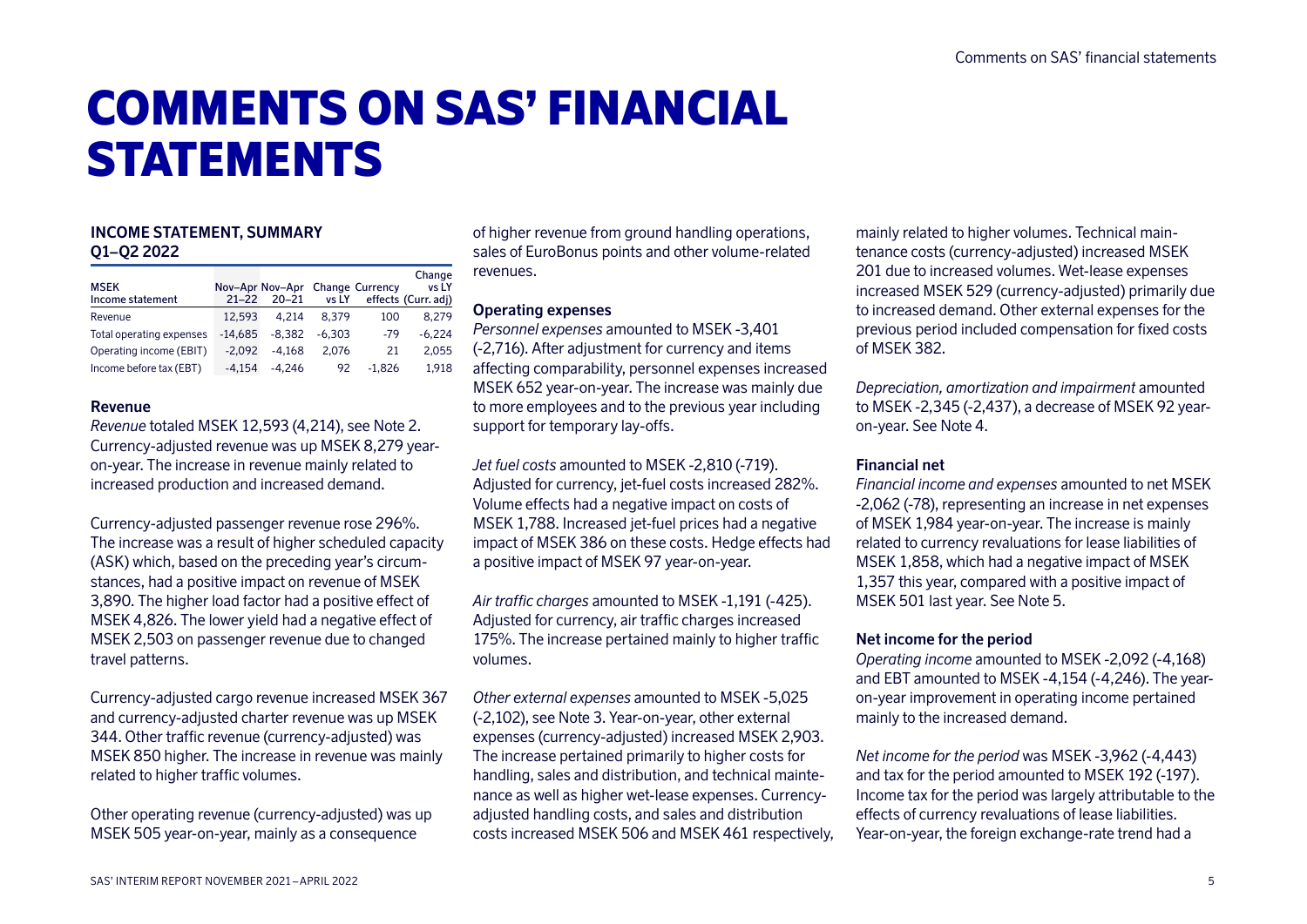positive impact on revenue of MSEK 100 and a negative effect on operating expenses of MSEK 79. Foreign exchange rates thus had a positive impact on operating income of MSEK 21. Net financial items were negatively impacted by currency items amounting to MSEK 1,847. In total, currency effects had a net negative impact of MSEK 1,826 on EBT.

### **Items affecting comparability**

Total items affecting comparability amounted to MSEK 80 (12) during the period and pertained to capital gains on the sale of three 737-800 aircraft and sale and leaseback transactions for three A320 aircraft and two spare engines. Last year, items affecting comparability mainly comprised a capital gain from the sale of three 737-800 aircraft.

### **INCOME STATEMENT, SUMMARY Q2 2022**

| <b>MSEK</b><br>Income statement | 22       | Feb-Apr Feb-Apr<br>21 | vs LY    | <b>Change Currency</b> | Change<br>vs LY<br>effects (Curr. adj) |
|---------------------------------|----------|-----------------------|----------|------------------------|----------------------------------------|
| Revenue                         | 7.048    | 1.932                 | 5.116    | 90                     | 5.026                                  |
| Total operating expenses        | $-7.811$ | $-3.950$              | $-3.861$ | -5                     | $-3,856$                               |
| Operating income (EBIT)         | $-763$   | $-2.018$              | 1.255    | 85                     | 1,170                                  |
| Income before tax (EBT)         | $-1.557$ | $-2.331$              | 774      | $-329$                 | 1.103                                  |

### **Revenue**

*Revenue* totaled MSEK 7,048 (1,932), see Note 2. Currency-adjusted revenue was up MSEK 5,026 yearon-year. The increase in revenue mainly related to increased production and increased demand.

Currency-adjusted passenger revenue rose 382%. The increase was a result of higher scheduled capacity (ASK) which, based on the preceding year's circumstances, had a positive impact on revenue of MSEK 2,032. The higher load factor had a positive effect of MSEK 2,934. The lower yield had a negative effect of MSEK 1,154 on passenger revenue due to changed travel patterns.

Currency-adjusted cargo revenue increased MSEK 130 and currency-adjusted charter revenue was up MSEK 185. Other traffic revenue (currency-adjusted) was MSEK 566 higher. The increase in revenue was mainly related to higher traffic volumes.

Other operating revenue (currency-adjusted) was up MSEK 333 year-on-year, mainly as a consequence of higher revenue from ground handling operations, sales of EuroBonus points and other volume-related revenues.

### **Operating expenses**

*Personnel expenses* amounted to MSEK -1,749 (-1,288). After adjustment for currency and items affecting comparability, personnel expenses increased MSEK 417 year-on-year. The increase was mainly due to more employees and to the previous year including support for temporary lay-offs.

*Jet fuel costs* amounted to MSEK -1,674 (-291). Adjusted for currency, jet-fuel costs increased 423%. Volume effects had a negative impact on costs of MSEK 1,101. Increased jet-fuel prices had a negative impact of MSEK 221 on these costs. Hedge effects had a positive impact of MSEK 34 year-on-year.

*Air traffic charges* amounted to MSEK -622 (-203). Adjusted for currency, air traffic charges increased 190%. The increase pertained mainly to higher traffic volumes.

*Other external expenses* amounted to MSEK -2,663 (-999), see Note 3. Year-on-year, other external expenses (currency-adjusted) increased MSEK 1,746. The increase pertained primarily to higher costs for handling, sales and distribution, and technical maintenance as well as higher wet-lease expenses. Currencyadjusted handling costs, and sales and distribution

costs increased MSEK 279 and MSEK 251 respectively, mainly related to higher volumes. Technical maintenance costs (currency-adjusted) increased MSEK 75 due to increased volumes. Wet-lease expenses increased MSEK 312 (currency-adjusted) primarily due to increased demand.

*Depreciation, amortization and impairment* amounted to MSEK -1,162 (-1,172), a decrease of MSEK 10 yearon-year. See Note 4.

### **Financial net**

*Financial income and expenses* amounted to net MSEK -794 (-313), representing an increase in net expenses of MSEK 481 year-on-year. The increase mainly related to currency revaluations for lease liabilities, which had a negative impact of MSEK 428 this year, compared with a negative impact of MSEK 18 last year. See Note 5.

### **Net income for the period**

*Operating income* amounted to MSEK -763 (-2,018) and EBT amounted to MSEK -1,557 (-2,331). The yearon-year improvement in operating income pertained mainly to the increased demand.

*Net income for the period* was MSEK -1,520 (-2,410) and tax for the period amounted to MSEK 37 (-79). Income tax for the period was largely attributable to the effects of currency revaluations of lease liabilities.

Year-on-year, the foreign exchange-rate trend had a positive impact on revenue of MSEK 90 and a negative effect on operating expenses of MSEK 5. Foreign exchange rates thus had a positive impact on operating income of MSEK 85. Net financial items were negatively impacted by currency items amounting to MSEK 414. In total, currency effects had a net negative impact of MSEK 329 on EBT.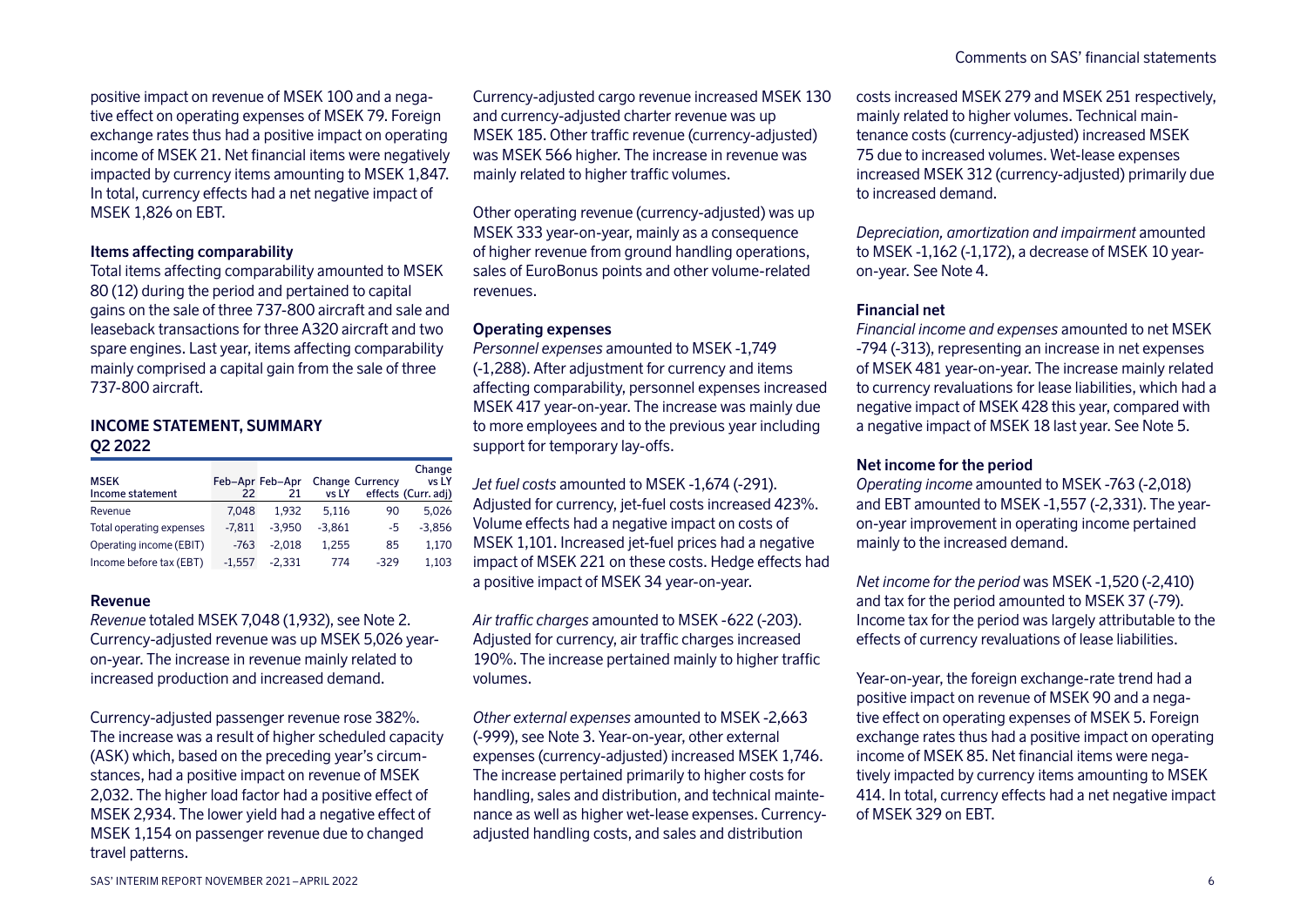# **Items affecting comparability**

Total items affecting comparability amounted to MSEK 56 (0) during the period and pertained to capital gains on the sale of one 737-800 aircraft and sale and leaseback transactions for three A320 aircraft. In 2021, there were no sales and no other items affecting comparability.

# **BALANCE SHEET & FINANCIAL POSITION Assets**

*Intangible and tangible fixed assets* increased MSEK 1,322 since October 31, 2021. Changes for the period included investments of MSEK 2,273, amortization and depreciation of MSEK -738 and other effects of MSEK -213. The amount for investments included advance payments of MSEK 1,166, as well as delivery payments for three Airbus A320 aircraft. Other aircraft investments comprised capitalized expenditures for engine maintenance and modifications. Other effects included translation differences of about MSEK +1,700 and the sale of three A320 aircraft and three 737-800 aircraft as well as two spare engines of about MSEK -1,900.

*Right-of-use assets* decreased MSEK 12 during the period. New leases amounted to MSEK 1,550, and were mainly related to new leases for three A320 aircraft, one A321LR, one E195 and two spare engines. Changes in indexation and modification in underlying agreements increased the asset by MSEK 36, and depreciation was MSEK -1,607. The currency effect was MSEK 9.

*Financial assets* increased MSEK 149, mainly due to remeasurements for SAS' defined-benefit pension plans.

*Deferred tax assets* increased MSEK 241, where the increase was primarily due to the effects of currency revaluations of lease liabilities. No loss carryforwards were capitalized in the first six months.

*Current receivables* increased MSEK 818. The increase is mainly attributable to increased deposits and higher accounts receivable offset by received state aid related to the preceding fiscal year.

*Cash and cash equivalents* were MSEK 8,478 (4,268) as of April 30, 2022. Unutilized contracted credit facilities amounted to MSEK 0 (2,969). Financial preparedness amounted to 54% (60) of SAS' fixed costs.

### **Shareholders' equity and liabilities**

*Shareholders' equity* decreased MSEK 4,244 to MSEK 2,172. The decrease pertained mainly to net income for the period of MSEK -3,962, changes in cash-flow hedges of MSEK -491 and the positive actuarial effect on defined-benefit pension plans of MSEK 100.

*Non-current liabilities* increased MSEK 6,212 and *current liabilities* increased MSEK 4,767. The total increase in liabilities was MSEK 10,979 and was mainly due to currency revaluations, new leases, new borrowing and increased unearned transportation liabilities.

### **Interest-bearing liabilities**

On April 30, 2022, interest-bearing liabilities amounted to MSEK 40,547 (32,924), up MSEK 7,623 since October 31, 2021. New loans and amortization for the period were MSEK 4,781 and MSEK 1,514, respectively. New loans and amortization of lease liabilities were MSEK 1,555 and MSEK 1,440 respectively. Currency revaluations increased liabilities by about MSEK 3,900, and accrued interest and other items increased liabilities by about MSEK 340.

### **Financial net debt**

As of April 30, 2022, financial net debt amounted to MSEK 29,595 (26,770), an increase of MSEK 2,825 since October 31, 2021. The increase was primarily attributable to the net negative effect of currency revaluations of about MSEK 3,500 and new lease liabilities of MSEK 1,555 offset by the positive cash flow before financing activities of MSEK 2,207.

### **Key figures**

As of April 30, 2022, the return on invested capital (ROIC) was -8%, up 5 percentage points since October 31, 2021. The increase pertained mainly to an improved operating income (EBIT).

Financial preparedness was 54% (60) at the end of the quarter. A higher cash position offset by higher fixed costs was the reason for the change in the key ratio.

The financial net debt/adjusted EBITDA ratio was a multiple of 20 as of April 30, 2022. On October 31, 2021, the multiple was negative.

On April 30, 2022, the equity/assets ratio amounted to 4%, compared with 12% on October 31, 2021. The decrease was primarily attributable to lower shareholders' equity as a result of the period's negative earnings.

# **CASH-FLOW STATEMENT**

Cash flow for the period amounted to MSEK 4,208 (-5,812). Cash and cash equivalents amounted to MSEK 8,478, compared with MSEK 4,268 on October 31, 2021.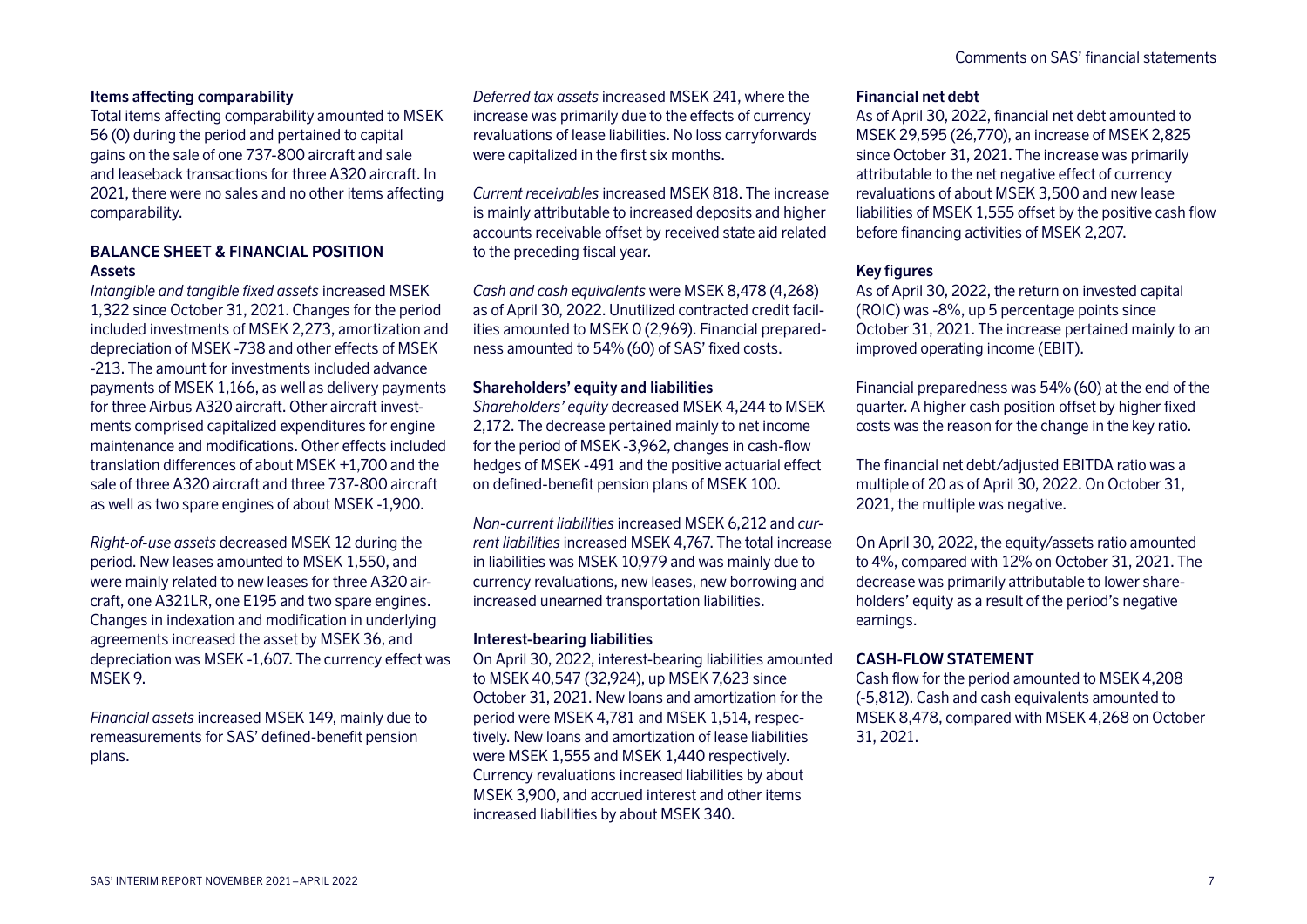# **Cash flow from operating activities**

Cash flow from operating activities before changes in working capital amounted to MSEK -784 (-2,499) in the fiscal year. The increased cash flow mainly pertained to the improvement in currency-adjusted earnings.

The change in working capital was positive for the period and amounted to MSEK 3,129 (-3,850). A major reason for the positive change year-on-year was the substantial change in the unearned transportation liability during the period and due to last year being affected by lower forward bookings. The period was also positively impacted by lower payments for, inter alia, technical maintenance and other provisions.

Cash flow from operating activities was strongly positive through the second quarter at MSEK 2,459 and for the first six months of the year amounted to MSEK 2,345 compared with MSEK -6,349 last year, representing a year-on-year improvement of MSEK 8,694.

### **Investing activities**

Investments totaled MSEK 2,273 (2,360) of which MSEK 2,273 (2,359) pertained to aircraft. Investments for the period comprised three A320 aircraft, capitalized expenditure for aircraft maintenance, modifications and advance payments to Airbus. Two engines, three 737-800 aircraft and three A320 aircraft were divested during the period, generating inflows of MSEK 2,112 (257).

### **Financing activities**

New loans amounted to MSEK 4,781 (4,383), while repayments totaled MSEK 1,514 (987). Amortization of lease liabilities totaled MSEK 1,440 (1,603).

### **PARENT COMPANY**

The Parent Company SAS AB conducts extremely limited intra-Group services. Revenue totaled MSEK 25 (22) and operating expenses MSEK -121 (-36). Net financial items totaled MSEK 114 (235) and impairment of shares in subsidiaries amounted to MSEK 0 (-223). Net income for the period was MSEK 18 (-2).

### **FINANCIAL TARGETS**

SAS' overall long-term goal is to create value for our shareholders and to deliver sustainable and profitable growth throughout the business cycle.

SAS' three financial targets are:

- Return on invested capital (ROIC) to exceed the posttax Weighted Average Cost of Capital (WACC) over a business cycle.
- Financial net debt/adjusted EBITDA to be a multiple of less than three and a half (3.5x).
- Financial preparedness: cash and cash equivalents and available credit facilities to exceed 25% of SAS annual fixed costs.

The ROIC target corresponds with the capital markets' and SAS' internal assessment of SAS' weighted average cost of capital (WACC). This is also linked to SAS' dividend policy for holders of common shares, which stipulates that dividends can be paid when value is created through SAS' ROIC exceeding its WACC.

Leverage target – financial net debt/adjusted EBITDA – is a key ratio used by credit rating agencies and banks for assessing creditworthiness and includes the value of leased aircraft. The aim of maintaining a ratio with a multiple of less than three and a half (3.5x) is aligned with SAS' ambition of improving the financial position and credit rating, and thereby lowering financing costs.

The target for financial preparedness is for cash and cash equivalents, and available credit facilities to exceed 25% of annual fixed costs. The target is set to ensure a sound level of cash and cash equivalents to mitigate risks related to internal and external events and to fulfill regulatory requirements.

### **ENVIRONMENTAL GOALS**

Society and our customers are increasingly demanding more sustainable solutions. This trend is expected to continue in the airline industry, with a focus on reducing emissions and more efficient use of resources.

Accordingly, we have set comprehensive and ambitious, short and long-term environmental goals to drive our environmental work, which is in line with SAS' strive for global leadership in sustainable aviation.

### **Our 2025 target**

• Reduce total  $CO<sub>2</sub>$  emissions 25% compared with 2005.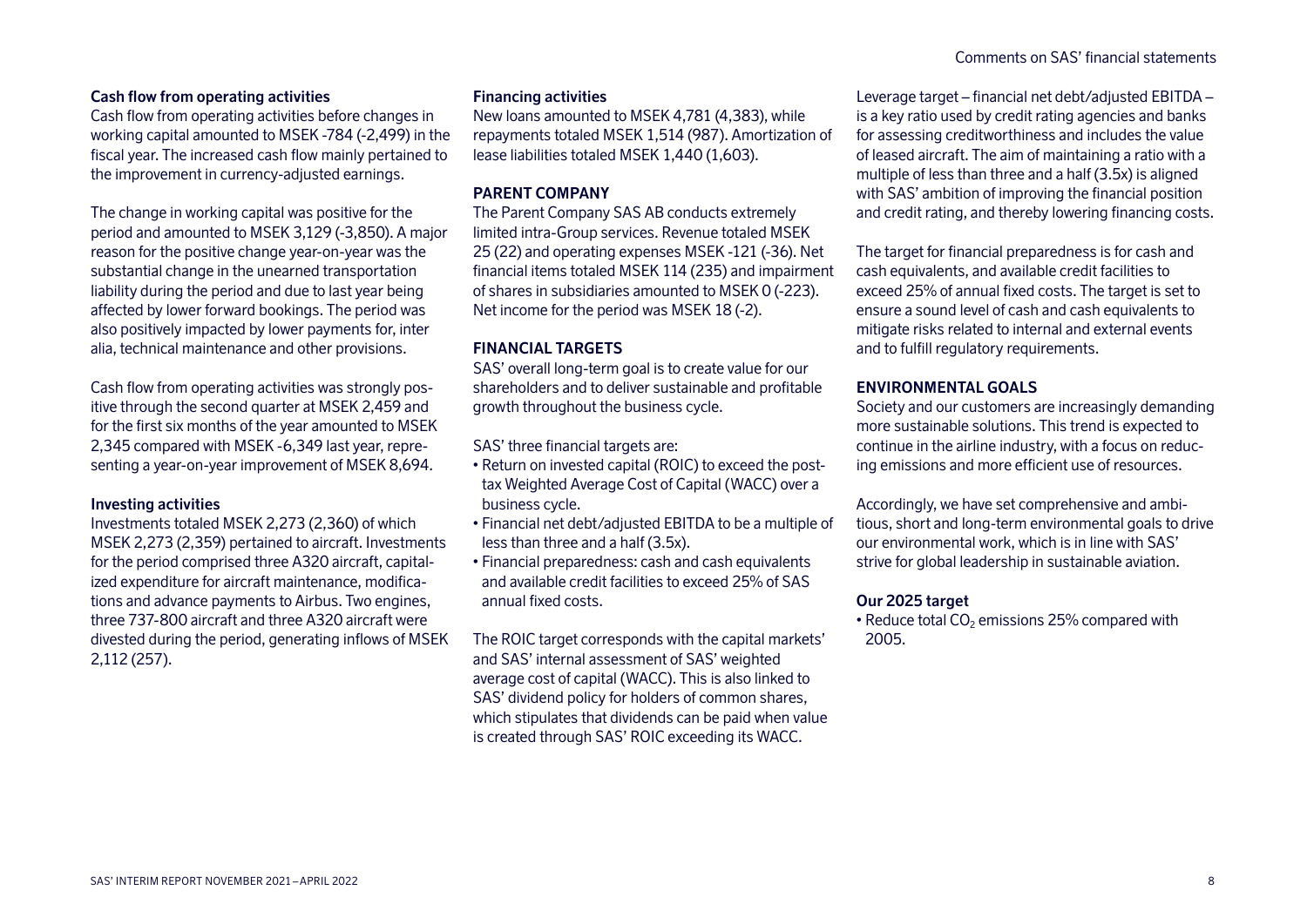# **EVENTS DURING THE QUARTER**

- SAS presented a comprehensive transformation plan: SAS FORWARD The plan will secure long-term competitiveness and improved financial strength
- The SEK 3,000 million credit facility secured with the main owners in 2021 was drawn
- Erno Hildén was appointed as Executive Vice President and CFO.

# **EVENTS AFTER APRIL 30, 2022**

• The aftermath of the COVID-19 pandemic has led to most of the airline industry experiencing difficulty in rebuilding operations This has led to SAS reducing its summer program by 4,000 of a total of 75,000 flights.

### **OUTLOOK**

The ongoing geopolitical situation in Eastern Europe and the accompanying uncertainties as well as the lingering effects of the COVID-19 pandemic makes it impossible to provide any guidance on the financial performance for the coming fiscal year.

#### **RETURN ON INVESTED CAPITAL (ROIC),**

#### **12-MONTH ROLLING, %**

SAS has a target for the return on invested capital (ROIC) to exceed the posttax Weighted Average Cost of Capital (WACC) over a business cycle.

#### **FINANCIAL NET DEBT/ADJUSTED EBITDA**

SAS has a target for the financial net debt/adjusted EBITDA ratio to be a multiple of less than three and a half.

#### **FINANCIAL PREPAREDNESS, %**

SAS has a target for financial preparedness, which is to exceed 25% of annual fixed costs.





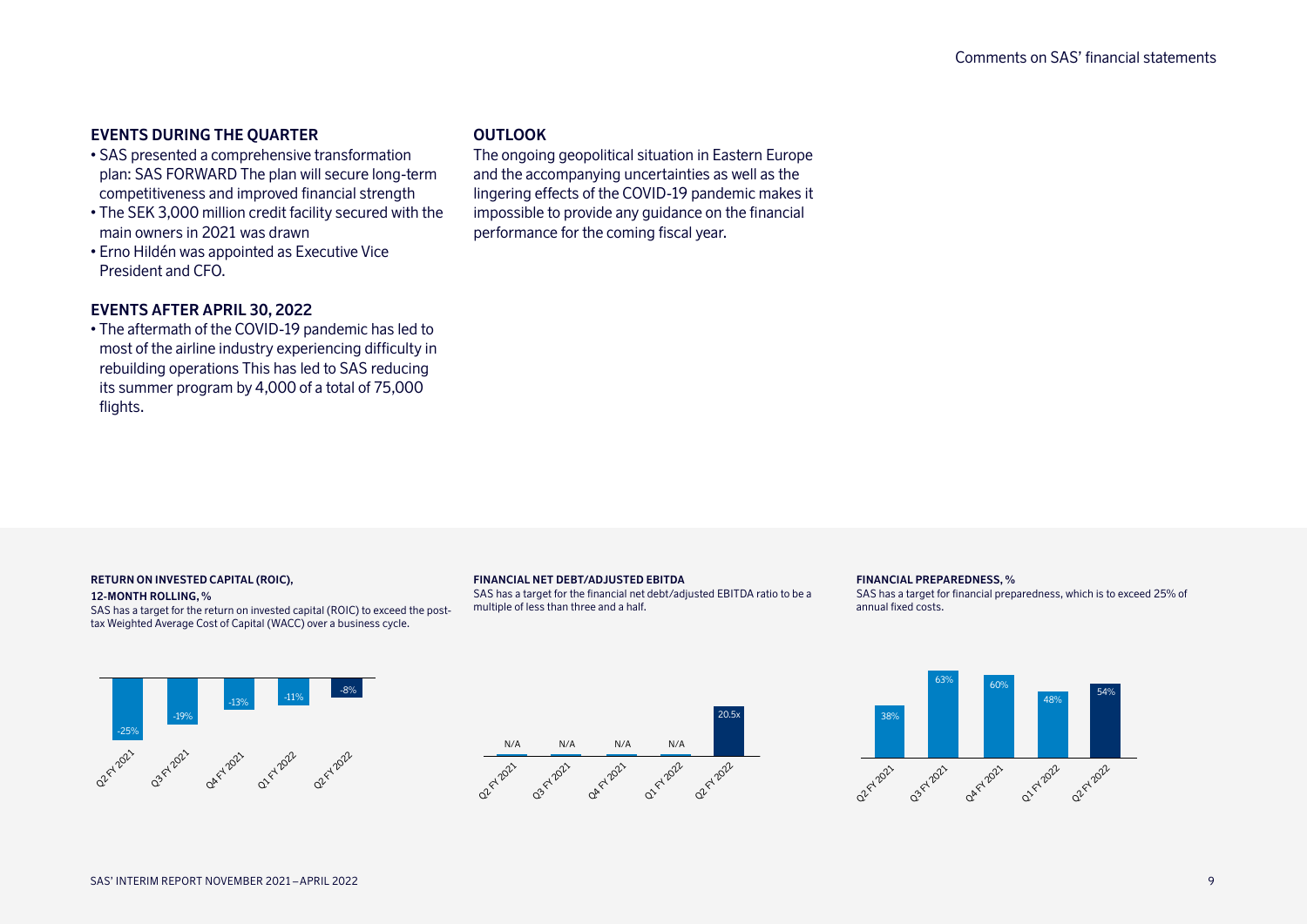# RISKS AND UNCERTAINTIES

SAS works strategically to refine, follow up and improve its risk management. Risk management includes identifying new risks and known risks, such as pandemics, changes in jet-fuel prices or exchange rates. SAS monitors general risks centrally, while portions of risk management are conducted in the operations and include identification, action plans and policies. For further information about risk management at SAS, refer to the most recently published annual report.

### **OPERATING ENVIRONMENT**

Over the past two years, the COVID-19 pandemic has significantly affected the whole aviation industry, including SAS. And in some parts of the world, residual effects such as travel restrictions still remain in place. Substantially rising demand for travel is having a significant impact and the industry is struggling to recover quickly enough to meet this positive trend. The current geopolitical situation and turbulence in Eastern Europe is also affecting the airline industry and, inter alia, is impacting the recovery of traffic to and from Asia. The effect for SAS has however been limited during the second quarter. Estimation uncertainty has increased due to the current market conditions in the aviation industry for forecasts and scenario analyses related to future demand, primarily in the short term. As described in the Annual Report for Fiscal Year 2021, page 70, critical accounting estimates and key sources of estimation uncertainty include: Estimated useful lives of tangible fixed assets; Impairment of assets; Pensions; Deferred taxes; Undertakings pertaining to right-of-use assets – aircraft; and Litigations.

Currency and jet-fuel hedging is described below and the impact of COVID-19 is described on page 17 in Note 1. SAS closely monitors on an ongoing basis the development of risks and uncertainties.

### **CURRENCY AND JET-FUEL HEDGING**

Financial risks pertaining to changes in exchange rates and fuel prices are hedged with derivatives, which aim to counter short-term negative fluctuations and provide scope for adapting operations to long-term changes in levels.

The policy for jet-fuel hedging states that jet fuel should be hedged at an interval of 40–80% of anticipated volumes for the coming 12 months. The policy also allows hedging of up to 50% of the anticipated volumes for the period, 13–18 months. Under the

### **SENSITIVITY ANALYSIS, JET-FUEL COST MAY 2022–OCT 2022, SEK BILLION**

|                     |     | Exchange rate SEK/USD |      |      |      |
|---------------------|-----|-----------------------|------|------|------|
| <b>Market price</b> | 9.0 | 9.5                   | 10.0 | 10.5 | 11.0 |
| USD 600/MT          | 5.9 | 6.1                   | 6.3  | 6.5  | 6.6  |
| <b>USD 700/MT</b>   | 6.4 | 6.6                   | 6.8  | 7.0  | 7.2  |
| <b>USD 800/MT</b>   | 6.8 | 7.1                   | 7.3  | 7.5  | 7.7  |
| <b>USD 900/MT</b>   | 7.3 | 7.5                   | 7.8  | 8.0  | 8.3  |
| USD 1.000/tonne     | 7.7 | 8.0                   | 8.3  | 8.5  | 8.8  |

*The jet-fuel cost in the statement of income does not include USD currency hedging effects. These effects are recognized under "Other operating expenses," since currency hedging is performed separately and is not linked specifically to its jet-fuel purchases.*

current uncertain and volatile market conditions SAS has temporarily adjusted the financial policy with regard to the hedging ratio for jet fuel. The exception applies for FY 2022 and permits hedging between 0 and 80% of the anticipated volumes for the next 12 months.

For the forthcoming 12 months, SAS has 0% of the fuel consumption hedged. Hedging of SAS' future jet-fuel consumption is normally conducted through a mix of swaps and options. Under current plans for flight capacity, the cost of jet fuel during FY 2022 is expected to be in line with the table in the middle, taking into account different fuel prices, USD rates and jet-fuel hedging.

For foreign currency, the policy is to hedge 40–80%. At the end of the quarter, SAS had hedged 40% of its anticipated USD cash flow deficit for the next 12 months. SAS has hedged the USD deficit using forward contracts and currency options. In terms of NOK, which is SAS' largest surplus currency, 40% was hedged for the next 12 months. Based on the currency exposure a weakening of the NOK against the SEK of 1% would generate a negative earnings impact of MSEK 41, excluding hedge effects. A weakening of the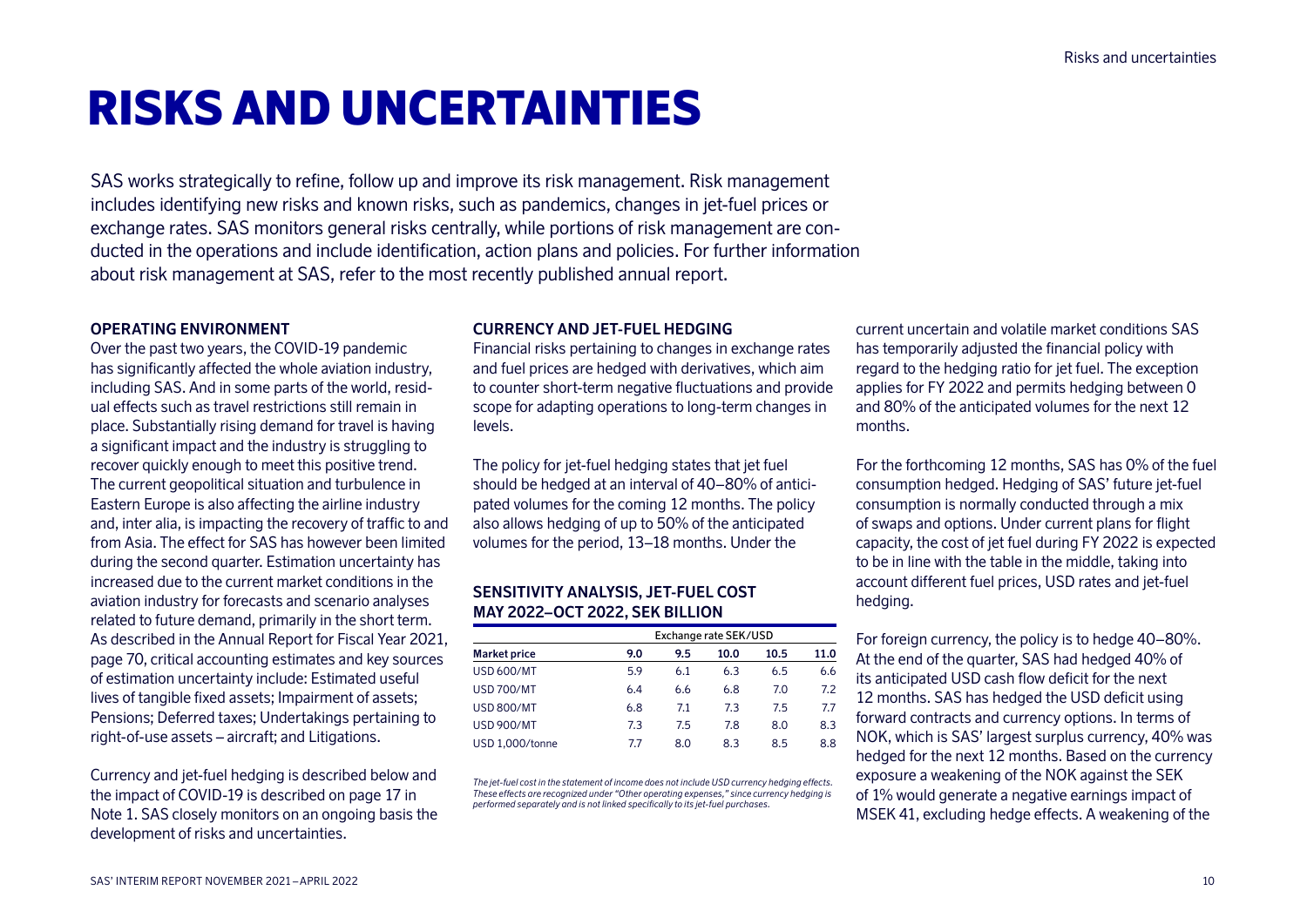USD against the SEK of 1% would generate a positive earnings impact of MSEK 120, excluding hedge effects, before any potential IFRS 16 effects.

With the introduction of IFRS 16, future lease payments are recognized as an asset (right-of-use asset) and a financial lease liability. Most of the right-of-use assets are denominated in SEK but the corresponding lease liabilities are denominated in foreign currencies, mainly USD. The currency exposure from recalculating USD liabilities into SEK is significant. Over the lease term, the expenses following the adoption of IFRS 16 are equal to the expenses reported under IAS 17. The currency exposure from recalculating USD liabilities into SEK creates higher volatility in profit or loss. To mitigate the risk of having a volatile profit or loss, SAS applies hedge accounting.

Certain projected future USD revenue is hedged using the external USD denominated lease liabilities as hedging instruments. Changes in the USD/SEK spot rate for the designated part of the USD denominated lease liability is recognized in other comprehensive income as a separate component (cash-flow hedge reserve) in equity. When the hedged expected cash flows impact profit or loss as revenue, the corresponding part of the cash-flow hedge reserve is reclassified from other comprehensive income to profit or loss. In cases where hedge accounting is not possible, revaluation of USD denominated lease liabilities will impact the financial net in profit or loss.

Based on lease liabilities of approximately MUSD 1,611 and the USD rate as of April 30, 2022, a weakening of the USD against the SEK of 1% would generate a positive earnings impact of approximately MSEK 112 in profit or loss and a positive effect in OCI of approximately MSEK 46.

### **LEGAL ISSUES**

The European Commission's decision in November 2010 found SAS and many other airlines guilty of alleged participation in a global air cargo cartel in the 1999–2006 period and ordered SAS to pay a fine of MEUR 70.2. SAS appealed the decision in January 2011 and in December 2015, the General Court of the European Court of Justice annulled the European Commission's decision including the MEUR 70.2 fine. The CJEU's ruling entered into force and the MEUR 70.2 fine was repaid to SAS at the beginning of March 2016. The European Commission took a new decision on the same issue in March 2017 and again imposed fines on SAS and many other airlines for alleged participation in a global air cargo cartel in the 1999–2006 period. The fine of MEUR 70.2 was the same as that imposed under the 2010 decision. SAS appealed the European Commission's decision and a hearing was held in CJEU in July 2019. Judgement was announced on March 30, 2022. SAS was partly successful with its appeal and the fine paid in under 2017 was slightly reduced. SAS is currently evaluating whether to appeal the judgment to the highest EU Court.

As a consequence of the European Commission's decision in the cargo investigation in November 2010 and the renewal of that decision in March 2017, SAS and other airlines fined by the Commission are involved in various civil lawsuits initiated by cargo customers in countries including the Netherlands and Norway. SAS contests its responsibility in all these legal processes. Unfavorable outcomes in these disputes could have a significantly negative financial impact on SAS. Further lawsuits by cargo customers cannot be ruled out. No provisions have been made.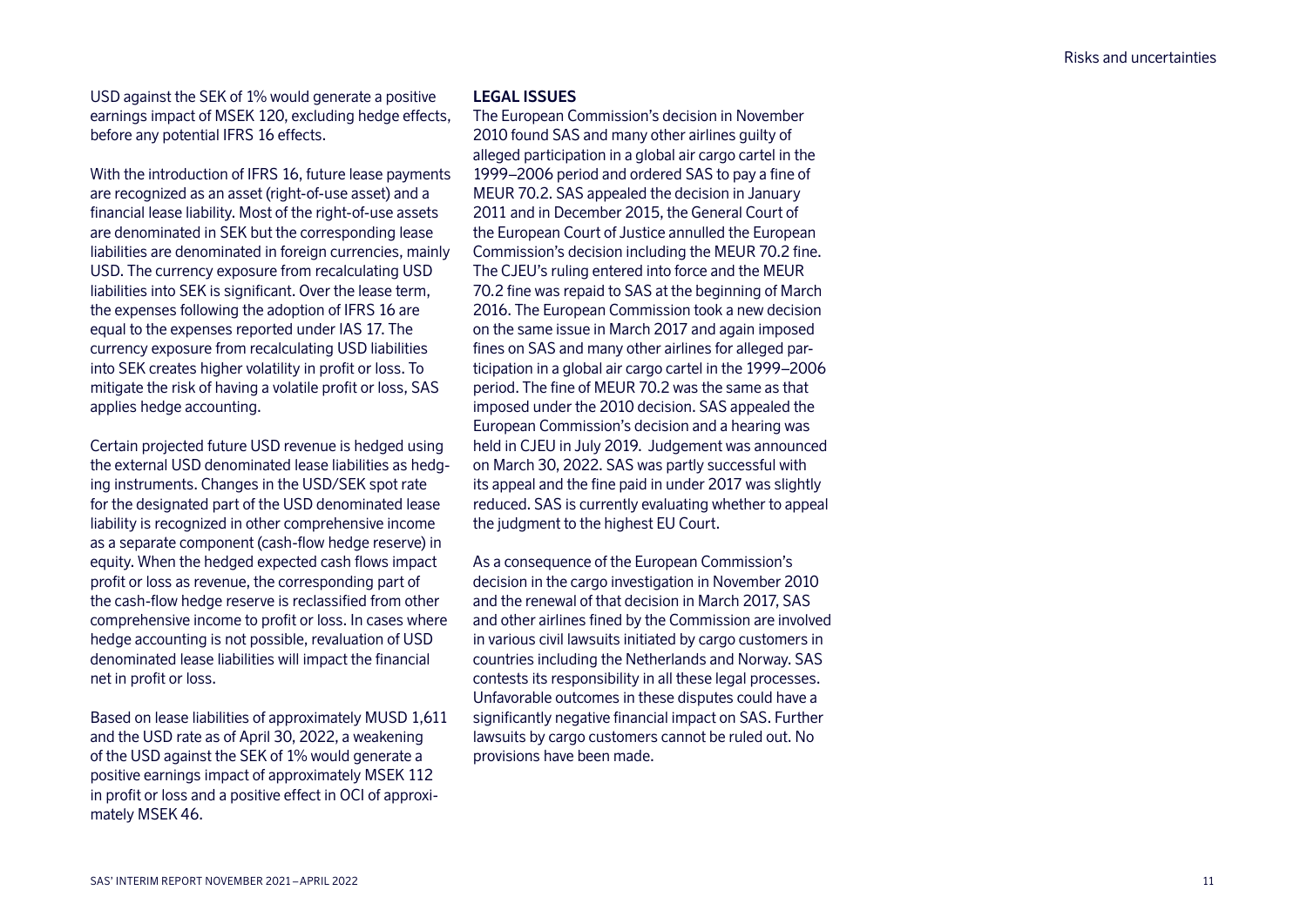# CONSOLIDATED STATEMENT OF INCOME

### **CONDENSED STATEMENT OF INCOME INCLUDING STATEMENT OF OTHER COMPREHENSIVE INCOME**

| <b>MSEK</b>                                                               | <b>Note</b> | Q <sub>2</sub>  | 02              | $Q1-Q2$              | $Q1-Q2$              |
|---------------------------------------------------------------------------|-------------|-----------------|-----------------|----------------------|----------------------|
|                                                                           |             | Feb-Apr<br>2022 | Feb-Apr<br>2021 | Nov-Apr<br>2021-2022 | Nov-Apr<br>2020-2021 |
| Revenue                                                                   | 2           | 7,048           | 1,932           | 12,593               | 4,214                |
| Personnel expenses                                                        |             | $-1,749$        | $-1,288$        | $-3,401$             | $-2,716$             |
| Jet-fuel costs                                                            |             | $-1,674$        | $-291$          | $-2,810$             | $-719$               |
| Air traffic charges                                                       |             | $-622$          | $-203$          | $-1,191$             | $-425$               |
| Other external expenses                                                   | 3           | $-2,663$        | $-999$          | $-5,025$             | $-2,102$             |
| Depreciation, amortization and impairment                                 | 4           | $-1,162$        | $-1,172$        | $-2,345$             | $-2,437$             |
| Income from shares in affiliated companies                                |             | 3               | 3               | 7                    | 5                    |
| Income from the sale of aircraft and other                                |             |                 |                 |                      |                      |
| non-current assets                                                        |             | 56              | 0               | 80                   | 12                   |
| <b>Operating income (EBIT)</b>                                            |             | $-763$          | $-2,018$        | $-2,092$             | $-4,168$             |
| Financial income and expenses                                             | 5           | $-794$          | $-313$          | $-2,062$             | -78                  |
| Income before tax (EBT)                                                   |             | $-1,557$        | $-2,331$        | $-4,154$             | $-4,246$             |
| Tax                                                                       |             | 37              | $-79$           | 192                  | $-197$               |
| Net income for the period                                                 |             | $-1,520$        | $-2,410$        | $-3,962$             | $-4,443$             |
| Other comprehensive income                                                |             |                 |                 |                      |                      |
| Items that may later be reversed to net income:                           |             |                 |                 |                      |                      |
| Exchange-rate differences in translation of<br>foreign operations         |             | 11              | 54              | 109                  | 59                   |
| Cash-flow hedges, net after tax                                           |             | $-153$          | $-71$           | $-491$               | 508                  |
| Items that will not be reversed to net income:                            |             |                 |                 |                      |                      |
| Revaluations of defined-benefit pension plans,                            |             |                 |                 |                      |                      |
| net after tax                                                             |             | 31              | 1,436           | 100                  | 1,922                |
| Total other comprehensive income, net after tax                           |             | $-111$          | 1,419           | $-282$               | 2,489                |
| Comprehensive income for the period                                       |             | $-1,631$        | $-991$          | $-4,244$             | $-1,954$             |
| Attributable to Parent Company shareholders:                              |             |                 |                 |                      |                      |
| Net income for the period                                                 |             | $-1,520$        | $-2,410$        | $-3.962$             | $-4.443$             |
| Comprehensive income for the period                                       |             | $-1,631$        | $-991$          | $-4,244$             | $-1,954$             |
| Earnings per common share before and after<br>dilution (SEK) <sup>1</sup> |             | $-0.21$         | $-0.35$         | $-0.55$              | $-0.63$              |

*1) Earnings per share are calculated as net income for the period attributable to Parent Company shareholders less hybrid bond expenses in relation to 7,266,039,292 (7,266,039,292) shares outstanding during the period.*

### **INCOME BEFORE TAX AND ITEMS AFFECTING COMPARABILITY**

| <b>MSEK</b>                                         | 02              | 02              | $Q1 - Q2$            | $01 - 02$            |
|-----------------------------------------------------|-----------------|-----------------|----------------------|----------------------|
|                                                     | Feb-Apr<br>2022 | Feb-Apr<br>2021 | Nov-Apr<br>2021-2022 | Nov-Apr<br>2020-2021 |
| Income before tax (EBT)                             | $-1.557$        | $-2.331$        | $-4.154$             | -4.246               |
| Restructuring costs                                 |                 | 0               |                      | $\Omega$             |
| Capital gains/losses <sup>1</sup>                   | $-56$           |                 | $-80$                | $-12$                |
| Income before tax and items affecting comparability | $-1.613$        | $-2.331$        | $-4.234$             | $-4.258$             |

*1) Capital gains/losses include aircraft sales amounting to MSEK 80 (14) and facility sales of MSEK 0 (-2) in the November-April period.*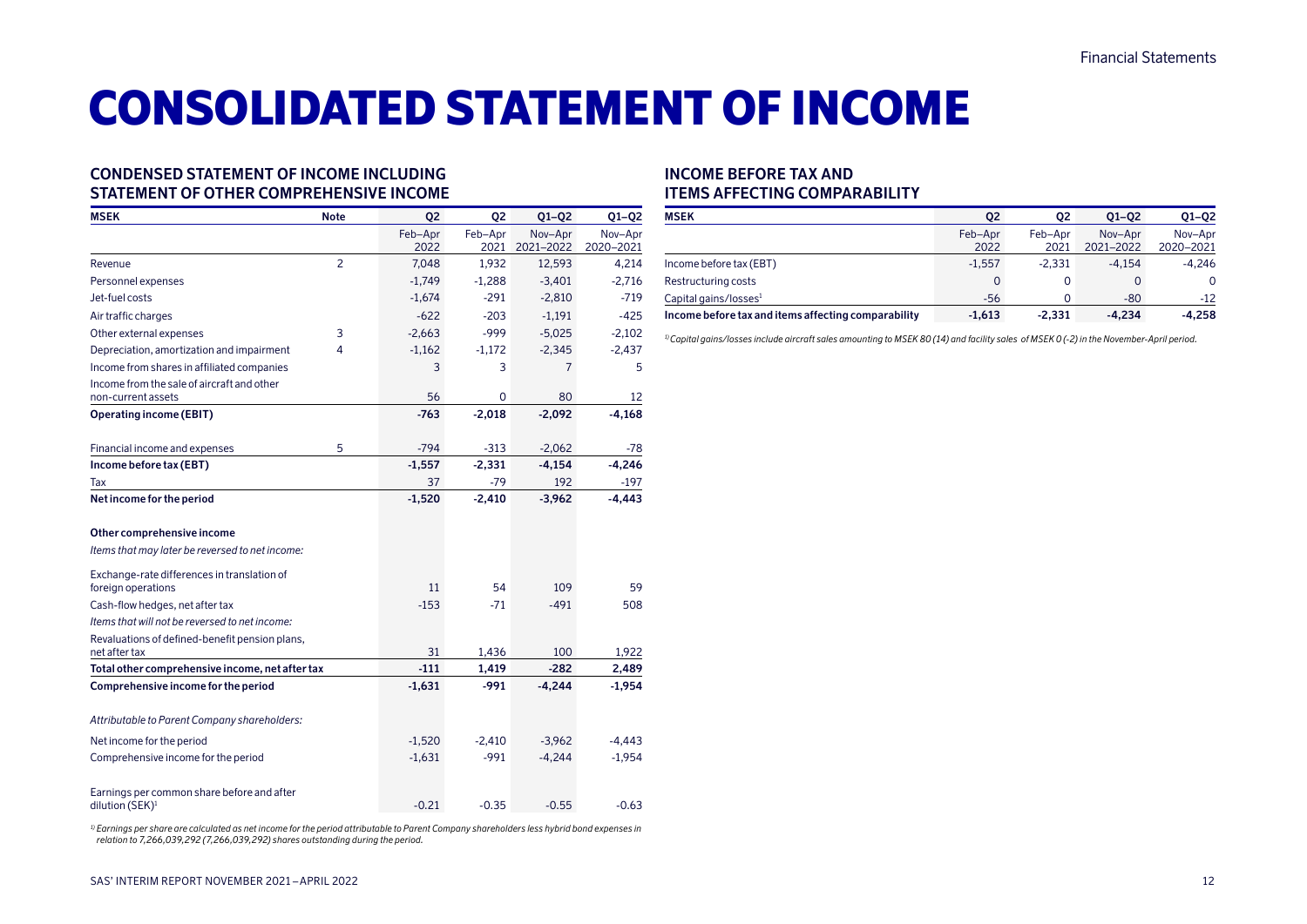# CONSOLIDATED BALANCE SHEET

### **CONDENSED BALANCE SHEET**

| 709<br>19,291 | 709                                     |                              |
|---------------|-----------------------------------------|------------------------------|
|               |                                         |                              |
|               |                                         |                              |
|               |                                         | 723                          |
|               | 17,969                                  | 19,336                       |
|               | 16,959                                  | 16,533                       |
| 8,314         | 8,165                                   | 7,333                        |
| 1,367         | 1,126                                   | 1,092                        |
| 46,628        | 44,928                                  | 45,017                       |
|               |                                         |                              |
| 419           | 412                                     | 596                          |
| 3,922         | 3,104                                   | 1,850                        |
| 8,478         | 4,268                                   | 4,420                        |
| 12,819        | 7,784                                   | 6,866                        |
| 59,447        | 52,712                                  | 51,883                       |
|               |                                         |                              |
| 2,172         | 6,416                                   | 7,933                        |
|               |                                         |                              |
| 17,157        | 12,989                                  | 13,309                       |
| 15,063        | 13,231                                  | 12,590                       |
| 4,024         | 3,812                                   | 3,425                        |
| 36,244        | 30,032                                  | 29,324                       |
|               |                                         |                              |
| 5,233         | 3,871                                   | 3,879                        |
| 3,094         | 2,833                                   | 2,544                        |
| 12,704        | 9,560                                   | 8,203                        |
| 21,031        | 16,264                                  | 14,626                       |
| 59,447        | 52,712                                  | 51,883                       |
|               |                                         | 11,548                       |
|               |                                         | 32,322                       |
|               |                                         | $-7,913$                     |
|               | 16,947<br>17,768<br>40,547<br>$-12,026$ | 12,746<br>32,924<br>$-9,076$ |

### **SPECIFICATION OF FINANCIAL NET DEBT, APRIL 30, 2022**

|                            | According to<br>balance sheet | Of which<br>financial<br>net debt |
|----------------------------|-------------------------------|-----------------------------------|
| <b>Financial assets</b>    | 8,314                         | 757                               |
| Current receivables        | 3,922                         | 1,717                             |
| Cash and cash equivalents  | 8,478                         | 8,478                             |
| Non-current liabilities    | 36,244                        | 32,220                            |
| <b>Current liabilities</b> | 21,031                        | 8,327                             |
| <b>Financial net debt</b>  |                               | $-29.595$                         |

Information relating to financial net debt in the comparative periods is available in the Financial key figures section. For a specification of financial net debt for the respective periods, please refer to www.sasgroup.net where each interim report is published.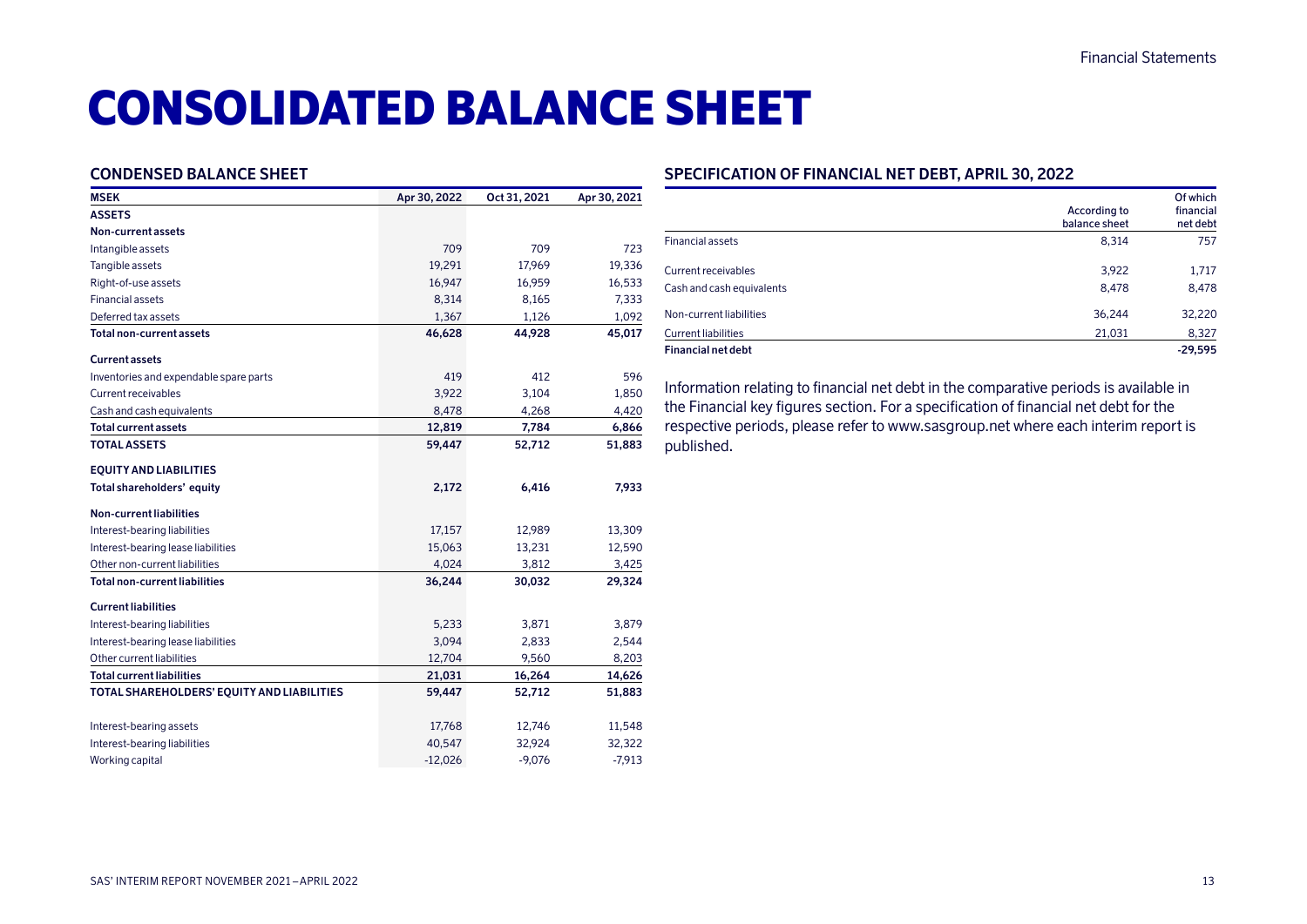# CONSOLIDATED STATEMENT OF CHANGES IN EQUITY

### **CONDENSED CHANGES IN SHAREHOLDERS' EQUITY**

**Total shareholders' equity attributable to Parent Company shareholders**

|                                                                                             | Share                | Not registered           | Other<br>contributed | Hedging  | Translation | Hybrid | Retained  | <b>Total</b><br>shareholders' |
|---------------------------------------------------------------------------------------------|----------------------|--------------------------|----------------------|----------|-------------|--------|-----------|-------------------------------|
| <b>MSEK</b>                                                                                 | capital <sup>1</sup> | share capital            | capital              | reserves | reserve     | bonds  | earnings  | equity                        |
| Opening shareholders' equity in accordance with approved balance sheet,<br>October 31, 2020 | 8,645                | 5                        | 2,899                | 15       | $-231$      | 7,615  | $-8,925$  | 10,023                        |
| Share registration                                                                          | 5                    | $-5$                     |                      |          |             |        |           | $\overline{\phantom{a}}$      |
| Hybrid bond interest                                                                        |                      |                          |                      |          |             |        | $-136$    | $-136$                        |
| Net income for the period                                                                   |                      |                          |                      |          |             |        | $-4,443$  | $-4,443$                      |
| Other comprehensive income for the period                                                   |                      |                          |                      | 508      | 59          |        | 1,922     | 2,489                         |
| Closing balance, April 30, 2021                                                             | 8,650                | $\overline{\phantom{0}}$ | 2,899                | 523      | $-172$      | 7,615  | $-11,582$ | 7,933                         |
| Hybrid bond interest                                                                        |                      |                          |                      |          |             |        | $-138$    | $-138$                        |
| Net income for the period                                                                   |                      |                          |                      |          |             |        | $-2,080$  | $-2,080$                      |
| Other comprehensive income for the period                                                   |                      |                          |                      | $-12$    | $-20$       |        | 733       | 701                           |
| Closing balance, October 31, 2021                                                           | 8,650                | $\overline{\phantom{a}}$ | 2,899                | 511      | $-192$      | 7,615  | $-13,067$ | 6,416                         |
| Hybrid bond interest <sup>2</sup>                                                           |                      |                          |                      |          |             |        |           |                               |
| Net income for the period                                                                   |                      |                          |                      |          |             |        | $-3,962$  | $-3,962$                      |
| Other comprehensive income for the period                                                   |                      |                          |                      | $-491$   | 109         |        | 100       | $-282$                        |
| Closing balance, April 30, 2022                                                             | 8,650                | $\overline{\phantom{a}}$ | 2,899                | 20       | $-83$       | 7,615  | $-16,929$ | 2,172                         |

*1) Number of shares in SAS AB: 7,266,039,292 (7,266,039,292) shares with a quotient value of SEK 1.19 (1.19).*

*2) Due interest payments of MSEK 174 that have been deferred according to press release 7 April 2022.*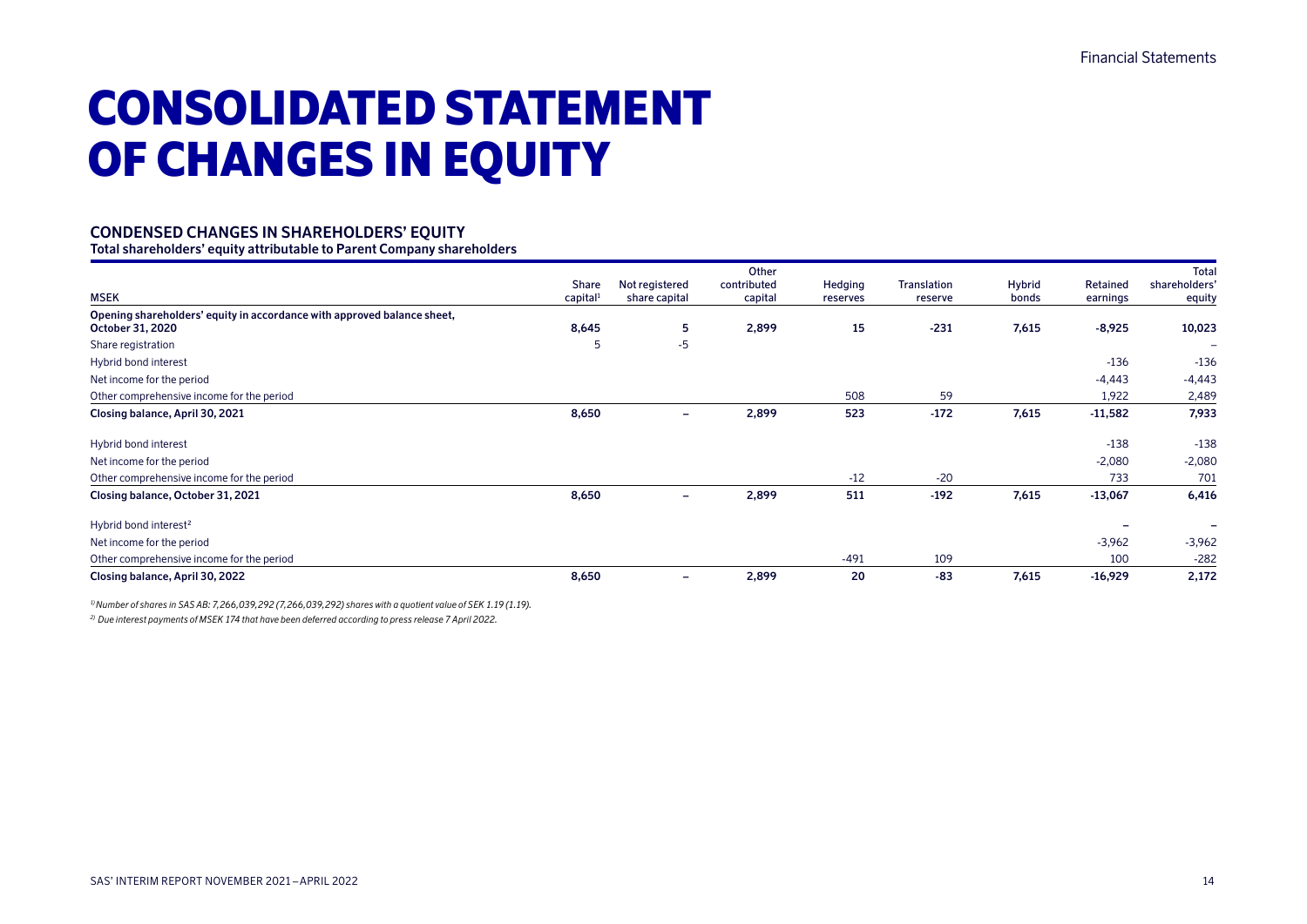# CONSOLIDATED CASH-FLOW STATEMENT

### **CONDENSED CASH-FLOW STATEMENT**

| <b>MSEK</b>                                                      | 02          | Q <sub>2</sub> | $Q1-Q2$        | $Q1-Q2$   |
|------------------------------------------------------------------|-------------|----------------|----------------|-----------|
|                                                                  | Feb-Apr     | Feb-Apr        | Nov-Apr        | Nov-Apr   |
|                                                                  | 2022        | 2021           | 2021-2022      | 2020-2021 |
| <b>OPERATING ACTIVITIES</b>                                      |             |                |                |           |
| Income before tax (EBT)                                          | $-1,557$    | $-2,331$       | $-4.154$       | $-4,246$  |
| Depreciation, amortization and impairment                        | 1,162       | 1,172          | 2,345          | 2,437     |
| Income from sale of aircraft and buildings                       | $-56$       | 0              | $-80$          | $-12$     |
| Adjustment for other non-cash items, etc.                        | 343         | $-74$          | 1,105          | $-676$    |
| Tax paid                                                         | $\mathbf 0$ | 0              | $\Omega$       | $-2$      |
| Cash flow from operations before change in working capital       | $-108$      | $-1,233$       | $-784$         | $-2,499$  |
| Change in working capital                                        | 2,567       | $-170$         | 3,129          | $-3,850$  |
| Cash flow from operating activities                              | 2,459       | $-1,403$       | 2,345          | $-6,349$  |
| <b>INVESTING ACTIVITIES</b>                                      |             |                |                |           |
| Investments including advance payments to aircraft manufacturers | $-1,416$    | $-1,584$       | $-2,273$       | $-2,359$  |
| Acquisition of subsidiaries and affiliated companies             | $\mathbf 0$ | $-1$           | 0              | $-1$      |
| Sale of fixed assets, etc.                                       | 1,556       | 66             | 2,135          | 329       |
| Cash flow from investing activities                              | 140         | $-1,519$       | $-138$         | $-2,031$  |
| <b>FINANCING ACTIVITIES</b>                                      |             |                |                |           |
| Proceeds from borrowings                                         | 4,692       | 2,954          | 4,781          | 4,383     |
| Repayment of borrowings                                          | $-1,376$    | $-328$         | $-1,514$       | $-987$    |
| Amortization of lease liabilities                                | $-801$      | $-728$         | $-1,440$       | $-1,603$  |
| Other financing activities                                       | $-75$       | 711            | 174            | 775       |
| Cash flow from financing activities                              | 2,440       | 2,609          | 2,001          | 2,568     |
| Cash flow for the period                                         | 5,039       | $-313$         | 4,208          | $-5,812$  |
| Translation difference in cash and cash equivalents              | 1           | 1              | $\overline{2}$ | -1        |
| Cash and cash equivalents at beginning of the period             | 3,438       | 4,732          | 4,268          | 10,231    |
| Cash and cash equivalents at the end of the period               | 8.478       | 4.420          | 8.478          | 4.420     |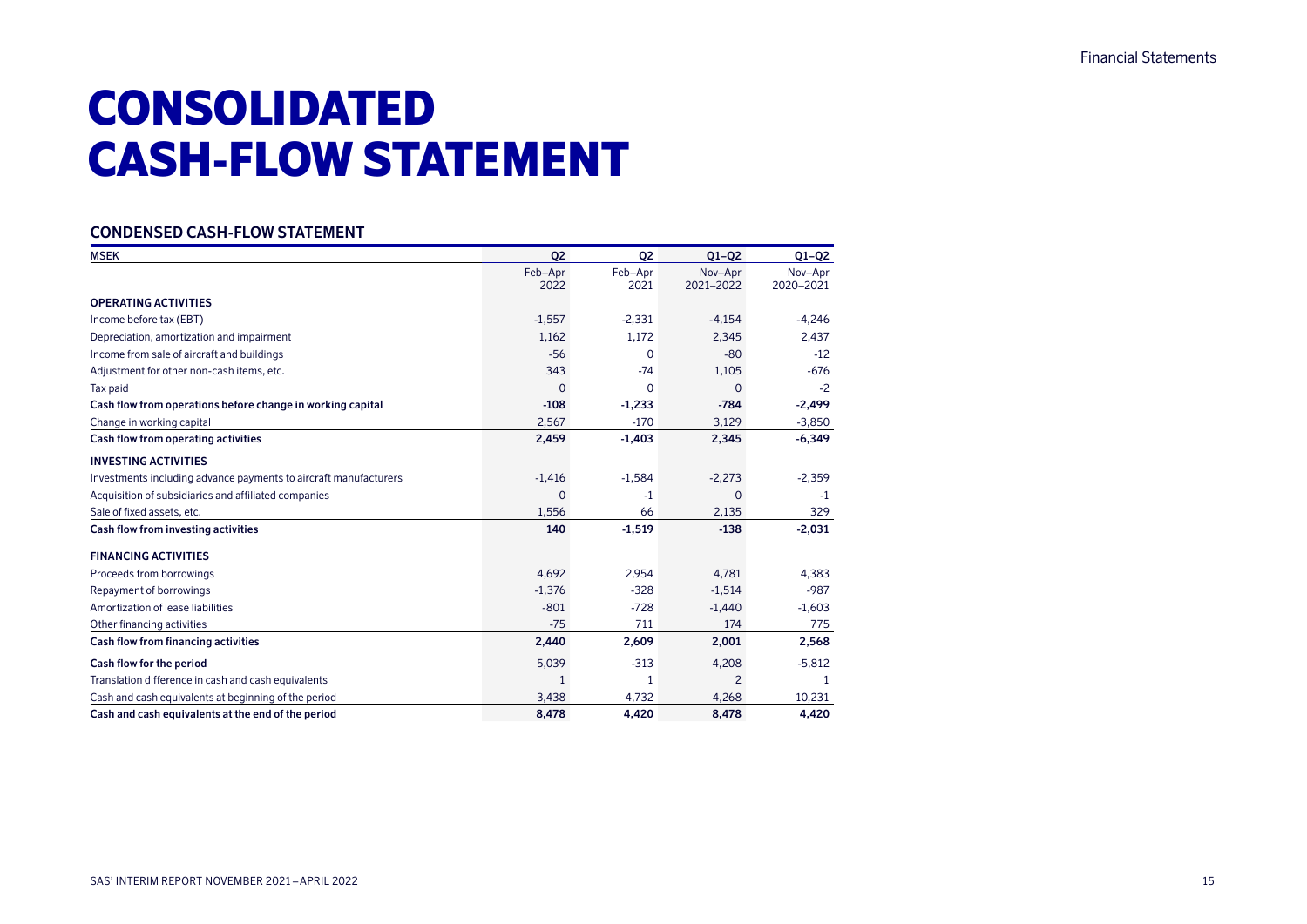# PARENT COMPANY SAS AB

The number of shareholders in SAS AB amounted to 238,014 (228,047) on April 30, 2022. The average number of employees amounted to two (two).

### **CONDENSED STATEMENT OF INCOME**

| <b>MSEK</b>                    | $Q1 - Q2$            | $Q1-Q2$              |
|--------------------------------|----------------------|----------------------|
|                                | Nov-Apr<br>2021-2022 | Nov-Apr<br>2020-2021 |
| Revenue                        | 25                   | 22                   |
| Personnel expenses             | $-14$                | $-15$                |
| Other operating expenses       | $-107$               | $-21$                |
| <b>Operating income (EBIT)</b> | $-96$                | $-14$                |
| Impairment in subsidiaries     | $\Omega$             | $-223$               |
| Net financial items            | 114                  | 235                  |
| Income before tax (EBT)        | 18                   | $-2$                 |
| Tax                            | $\Omega$             | O                    |
| Net income for the period      | 18                   | -2                   |

Net income for the period also corresponds with total comprehensive income.

# **CHANGES IN SHAREHOLDERS' EQUITY**

|                                                                                                | <b>Restricted equity</b>      |                      |                             |                 | Unrestricted equity  |                                       |  |  |  |
|------------------------------------------------------------------------------------------------|-------------------------------|----------------------|-----------------------------|-----------------|----------------------|---------------------------------------|--|--|--|
| <b>MSEK</b>                                                                                    | Share<br>capital <sup>1</sup> | Statutory<br>reserve | Share<br>premium<br>reserve | Hybrid<br>bonds | Retained<br>earnings | Total<br>share-<br>holders'<br>equity |  |  |  |
| Opening shareholders' equity<br>in accordance with approved<br>balance sheet, October 31, 2021 | 8.650                         | 447                  | 2.729                       | 7.615           | 3.911                | 23,352                                |  |  |  |
| Hybrid bond interest <sup>2</sup>                                                              |                               |                      |                             |                 | ۰                    |                                       |  |  |  |
| Net income for the period                                                                      |                               |                      |                             |                 | 18                   | 18                                    |  |  |  |
| Closing balance,<br>April 30, 2022                                                             | 8.650                         | 447                  | 2.729                       | 7.615           | 3.929                | 23,370                                |  |  |  |

*1) Number of shares: 7,266,039,292 (7,266,039,292) shares with a quotient value of SEK 1.19 (1.19). 2) Due interest payments of MSEK 174 that have been deferred according to press release 7 April 2022.*

# **CONDENSED BALANCE SHEET**

| <b>MSEK</b>                                | Apr 30,<br>2022 | Oct 31,<br>2021 | Apr 30,<br>2021 |
|--------------------------------------------|-----------------|-----------------|-----------------|
| Financial non-current assets               | 24,925          | 24,939          | 24,787          |
| Other current assets                       | 82              | 31              | 201             |
| Cash and cash equivalents                  |                 |                 | 0               |
| <b>Total assets</b>                        | 25,008          | 24,971          | 24,988          |
| Shareholders' equity                       | 23,370          | 23,352          | 23,396          |
| Non-current liabilities                    | 1,613           | 1,559           | 1,548           |
| <b>Current liabilities</b>                 | 25              | 60              | 44              |
| Total shareholders' equity and liabilities | 25,008          | 24,971          | 24,988          |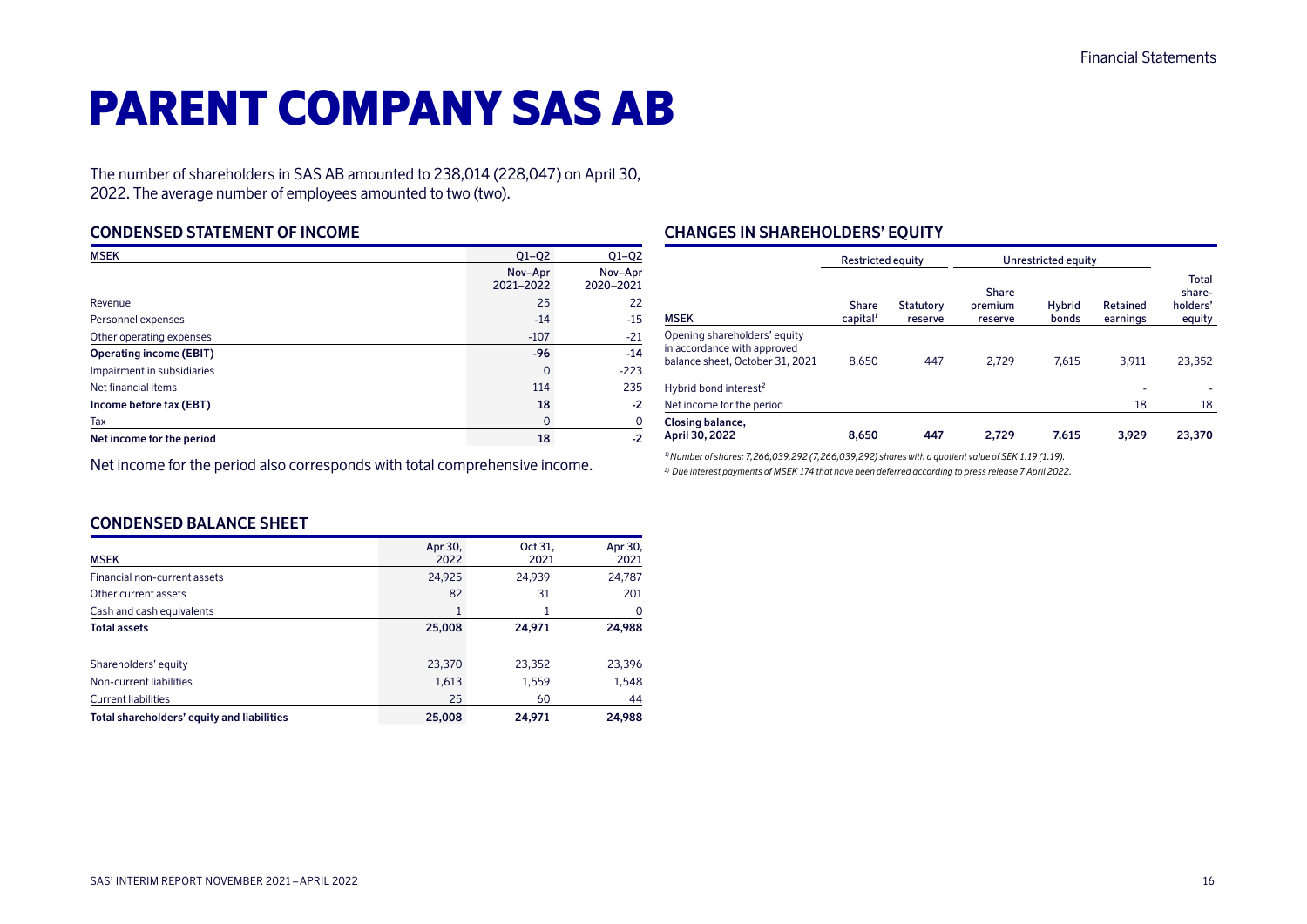NOTE 1 **ACCOUNTING POLICIES AND OTHER INFORMATION**

This condensed interim report for the SAS Group was prepared in accordance with IAS 34 Interim Financial Reporting and the applicable provisions of the Swedish Annual Accounts Act. The interim report for the Parent Company was prepared in accordance with the Swedish Annual Accounts Act, Chapter 9, Interim Report. The same accounting policies and calculation criteria have been applied for the Group and the Parent Company as in the latest annual report, with the exception of the following amended accounting policies. Disclosures in accordance with IAS 34.16A are presented in the financial statements and their accompanying notes as well as in other parts of this interim report.

#### **NEW AND AMENDED ACCOUNTING POLICIES, ETC.**

New and amended IFRSs that entered force in November 2021 or later have not had any material effect on the consolidated financial statements. New or amended IFRSs that enter force in the coming fiscal years have not been applied in advance in the preparation of these financial statements and are not expected to have a significant effect on the Group's or Parent Company's forthcoming financial reports.

SAS continues to apply the IASB amendments to IFRS 16 in regard to rent concessions that simplify how a lessee accounts for rent concessions that are a direct consequence of COVID-19. In applying the practical expedient, changes in lease payments in rent concessions ending on or before June 30, 2022 are not treated as a modification. The practical expedient has not had any effect on SAS' profit or loss in the period.

The IFRS Interpretations Committee (IFRS IC) published an agenda decision in April 2021 on configuration or customization costs in cloud computing arrangements. In the fourth quarter of 2021, SAS completed the review of the effects on the consolidated financial statements based on the IFRS IC's decisions and found that some previously reported intangible assets no longer met the requirements to be reported as intangible assets. Adjustment was made retroactively in accordance with the rules for changing accounting policies in IAS 8 and previous periods have been adjusted.

#### **ESTIMATES AND ASSUMPTIONS**

The preparation of the interim report requires SAS to make assessments and estimates, and make assumptions that affect the application of the accounting policies and the carrying amounts of assets and liabilities, and revenue and expenses, this is also described on page 10 of this report. The actual outcome may differ from these estimates and judgments. In addition to what is described below, the critical assessments and sources of uncertainty in estimates are the same as those in the most recent annual report.

#### **IMPACT OF THE COVID-19 PANDEMIC AND GOING CONCERN ASSUMPTION**

Over the past two years, the COVID-19 pandemic has significantly affected the whole aviation industry, including SAS. And in some parts of the world, residual effects such as travel restrictions still remain in place. Substantially rising demand for travel is having a significant impact and the industry is struggling to recover quickly enough to meet this positive trend. Accordingly, total travel volumes remain lower than before the start of the pandemic in March 2020. The current geopolitical situation and turbulence in Eastern Europe is also affecting the airline industry and, inter alia, is impacting the recovery of traffic to and from Asia. Estimation uncertainty remains due to the current market conditions in the aviation industry for forecasts and scenario analyses related to future demand, primarily in the short term.

For the second quarter, total capacity (ASK) was up 188.3% and total revenue passenger kilometers (RPK) rose 557.1% year-on-year. The number of passengers increased 358.2% year-on-year. Year-on-year, SAS revenue grew 264.8% for the quarter, but compared with the second quarter of fiscal year 2020, total revenue was down 28.6%. Despite measures taken by SAS to reduce costs, the significant decrease in revenue cannot be fully outweighed by cost reductions, and EBT for the second quarter of fiscal year 2022 amounted to SEK -1.6 billion.

Throughout FY 2021 and even through the first six months of FY 2022, SAS has worked continuously and intensively with various cost reduction measures, limiting non-business-critical investments and utilizing various financing solutions to protect its liquidity. However, market conditions remain uncertain and the pandemic's aftereffects are persisting at the same time as uncertainty regarding future pandemic outbreaks and the geopolitical situation can continue to adversely affect the entire airline industry. SAS' view remains that the ramp-up phase for the airline industry will continue in 2022, with a return to pre-COVID-19 levels a few years thereafter. The expected gradual upturn has been delayed and uncertainty remains in 2022 due to the prevailing market conditions. Most recently, we have noted a substantial rise in demand for travel, but the airline industry is struggling to recover quickly enough to meet this positive trend. This affects the entire airline industry and, accordingly, SAS has cancelled 4,000 of its 75,000 planned flights in summer 2022. Predicting future demand is difficult for the entire industry, and flexibility will remain a key element moving forward.

The prevailing uncertainty means that further cost reductions and efficiency initiatives as well as access to liquidity are critical factors. The SEK 3.0 billion credit facility secured by SAS in the third quarter of FY 2021 was utilized in the second quarter, which together with the increases ticket sales strengthened SAS' cash and cash equivalents during the quarter, and as of April 30, the cash position amounted to SEK 8.5 billion.

SAS FORWARD, a plan to strengthen and secure SAS' long-term future position, was launched in conjunction with publication of the report for the first quarter of FY 2022. Key elements of the plan include: 1. Reducing the annual costs by SEK 7.5 billion, including renegotiations of existing financing arrangements and other long-term credit facilities. 2. Redesigned fleet, network and product offerings. 3. Digital transformation. 4. Positioning SAS as the leader in sustainable aviation. 5. Operating platform acceleration. 6. Strengthening SAS' balance sheet by deleveraging and raising new capital.

Given the limited progress made so far, there can be no guarantees that SAS FORWARD will be successfully completed. In the event that the expected burden sharing, debt conversions, and new capital raise are not completed as planned, SAS will not be able to support its existing capital structure and current liquidity levels and it cannot be ruled out that SAS could become unable to meet its obligations over the longer term as they fall due.

Despite the situation described above, the Board's assessment is that the Group has adequate liquidity to continue operations for at least the next 12 months, and therefore continues to apply the going concern principle to the preparation of the financial statements.

#### **GOVERNMENT GRANTS AND CONTRACTS**

Some of the legal entities in the SAS Group received support for temporary reductions in the workforce during the period as a result of COVID-19. In accordance with IAS 20, state grants are reported in the statement of income when there is reasonable assurance that the company will fulfill the conditions associated with the grants and that the grants will be received. Government grants have been reported as a reduction to personnel expenses in the periods for which the grant is intended to compensate for a total of MSEK 3 (253). SAS has also applied for support from the Danish, Swedish and Norwegian states and municipalities regarding compensation for fixed costs, MSEK 37 (382) has been reported as a reduction of other external expenses.

Aside from this, the Norwegian state has purchased capacity from SAS and other carriers in Norway on a commercial basis in order to maintain air services within Norway, which amounts to MSEK 0 (92).

#### **OPERATING SEGMENTS AND DISAGGREGATION OF REVENUE**

The Group's operations are reported as one operating segment, which is consistent with the internal reporting to the Chief Operating Decision Maker (CODM), which is defined as SAS Group Management.

Note 2 sets out the destination-based disaggregation of revenue broken down by revenue category and geographical area. Traffic revenue from domestic services in Denmark, Norway and Sweden is allocated to Domestic. Traffic between the three countries is allocated to Intra-Scandinavian. Other traffic revenues are allocated to the geographical area where the destination is located. Other revenues are allocated to a geographical area based on the customer's geographical location relating, for example, to goods exported to a customer in another country or, alternatively, the geographical location where the service is performed. Note 2 breaks down revenue by material source country based on the country of sale.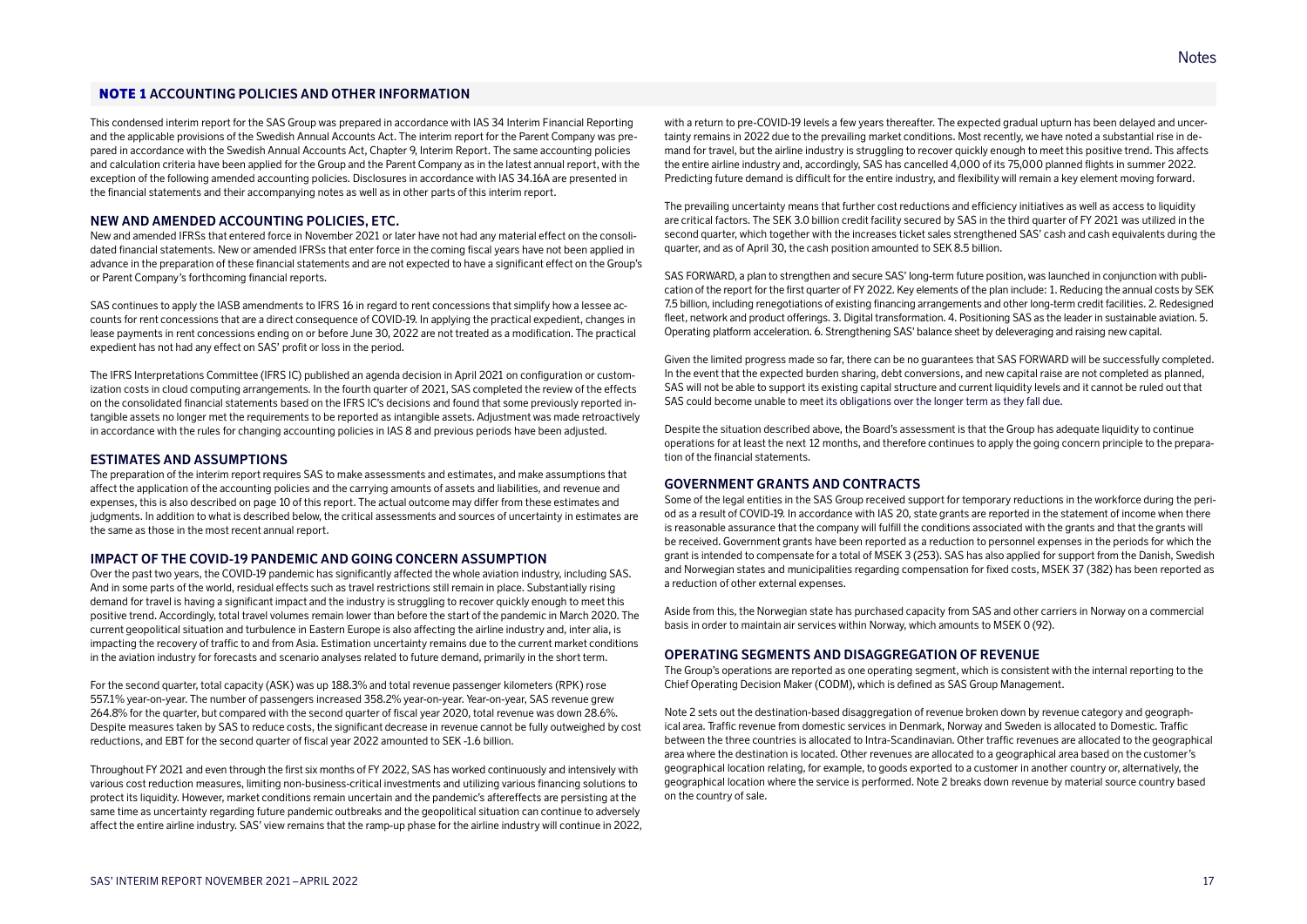#### NOTE 2 **REVENUE**

SAS recognizes passenger and charter revenue when the transportation has been performed, cargo revenue when the transportation has been completed and other revenue when the goods have been delivered or the service performed. The performance obligations identified are fulfilled at a defined point in time.

### **REVENUE BY CATEGORY**

|                              | Q <sub>2</sub>  | Q <sub>2</sub>  | $Q1 - Q2$            | $Q1-Q2$              |
|------------------------------|-----------------|-----------------|----------------------|----------------------|
|                              | Feb-Apr<br>2022 | Feb-Apr<br>2021 | Nov-Apr<br>2021-2022 | Nov-Apr<br>2020-2021 |
| Passenger revenue            | 4,809           | 950             | 8,315                | 2,047                |
| Charter revenue              | 188             | 3               | 356                  | 12                   |
| Cargo revenue                | 423             | 282             | 887                  | 513                  |
| Other traffic revenue        | 807             | 229             | 1,493                | 629                  |
| <b>Total traffic revenue</b> | 6,227           | 1,464           | 11,051               | 3,201                |
| Other operating revenue      | 821             | 468             | 1,542                | 1,013                |
| <b>Total</b>                 | 7.048           | 1.932           | 12.593               | 4.214                |

### **GEOGRAPHICAL BREAKDOWN**

|                       | <b>Domestic</b>      |                      | Intra-Scandinavian   |                      |                      | <b>Europe</b>        |                      | Total<br>Intercontinental |                      |                      |
|-----------------------|----------------------|----------------------|----------------------|----------------------|----------------------|----------------------|----------------------|---------------------------|----------------------|----------------------|
|                       | Nov-Apr<br>2021-2022 | Nov-Apr<br>2020-2021 | Nov-Apr<br>2021-2022 | Nov-Apr<br>2020-2021 | Nov-Apr<br>2021-2022 | Nov-Apr<br>2020-2021 | Nov-Apr<br>2021-2022 | Nov-Apr<br>2020-2021      | Nov-Apr<br>2021-2022 | Nov-Apr<br>2020-2021 |
| Passenger revenue     | 2,877                | 1,310                | 897                  | 122                  | 2,904                | 431                  | 1,637                | 184                       | 8,315                | 2,047                |
| Charter revenue       |                      |                      |                      |                      | 356                  | 12                   |                      |                           | 356                  | 12                   |
| Cargo revenue         |                      |                      |                      |                      | 16                   | 123                  | 868                  | 387                       | 887                  | 513                  |
| Other traffic revenue | 516                  | 402                  | 161                  | 37                   | 521                  | 133                  | 295                  | 57                        | 1,493                | 629                  |
| Total traffic revenue | 3,395                | 1,714                | 1,059                | 160                  | 3,797                | 699                  | 2,800                | 628                       | 11,051               | 3,201                |

|                         | Denmark              |                      | Norway               |                      | Sweden               |                      | Europe               |                      | <b>Other countries</b> |                      | Total                |                      |
|-------------------------|----------------------|----------------------|----------------------|----------------------|----------------------|----------------------|----------------------|----------------------|------------------------|----------------------|----------------------|----------------------|
|                         | Nov-Apr<br>2021-2022 | Nov-Apr<br>2020-2021 | Nov-Apr<br>2021-2022 | Nov-Apr<br>2020-2021 | Nov-Apr<br>2021-2022 | Nov-Apr<br>2020-2021 | Nov-Apr<br>2021-2022 | Nov-Apr<br>2020-2021 | Nov-Apr<br>2021-2022   | Nov-Apr<br>2020-2021 | Nov-Apr<br>2021-2022 | Nov-Apr<br>2020-2021 |
| Other operating revenue | 202                  | .                    | 511                  | 550                  | 281                  | 196                  |                      | 105                  | 274                    |                      | 1.542                | 1,013                |

Refer to the above table for the Group's revenue broken down by category and to the table below for revenue broken down on a country basis for material sources of sales revenue.

#### **REVENUE BY COUNTRY**

|                               | Sweden               |                      | <b>Norway</b>        |                      | <b>Denmark</b>       |                      | Other                |                      | <b>Total</b>         |                      |
|-------------------------------|----------------------|----------------------|----------------------|----------------------|----------------------|----------------------|----------------------|----------------------|----------------------|----------------------|
| <b>Traffic revenue:</b>       | Nov-Apr<br>2021-2022 | Nov-Apr<br>2020-2021 | Nov-Apr<br>2021-2022 | Nov-Apr<br>2020-2021 | Nov-Apr<br>2021-2022 | Nov-Apr<br>2020-2021 | Nov-Apr<br>2021-2022 | Nov-Apr<br>2020-2021 | Nov-Apr<br>2021-2022 | Nov-Apr<br>2020-2021 |
| Passenger revenue             | 2,377                | 510                  | 2,707                | 859                  | 1,188                | 141                  | 2,043                | 537                  | 8,315                | 2,047                |
| Charter revenue               | 106                  | 12                   | 190                  | 0                    | 60                   | 0                    |                      |                      | 356                  | 12                   |
| Cargo revenue                 | 123                  | 80                   | 122                  | 48                   | 174                  | 93                   | 468                  | 292                  | 887                  | 513                  |
| Other traffic revenue         | 429                  | 153                  | 485                  | 262                  | 212                  | 43                   | 367                  | 171                  | 1,493                | 629                  |
| Total traffic revenue         | 3,035                | 755                  | 3,504                | 1,169                | 1,634                | 277                  | 2,878                | 1,000                | 11,051               | 3,201                |
| Total other operating revenue | 281                  | 196                  | 511                  | 550                  | 202                  | 111                  | 548                  | 156                  | 1,542                | 1,013                |
| <b>Total</b>                  | 3,316                | 951                  | 4.015                | 1.719                | 1,836                | 388                  | 3.426                | 1,156                | 12,593               | 4,214                |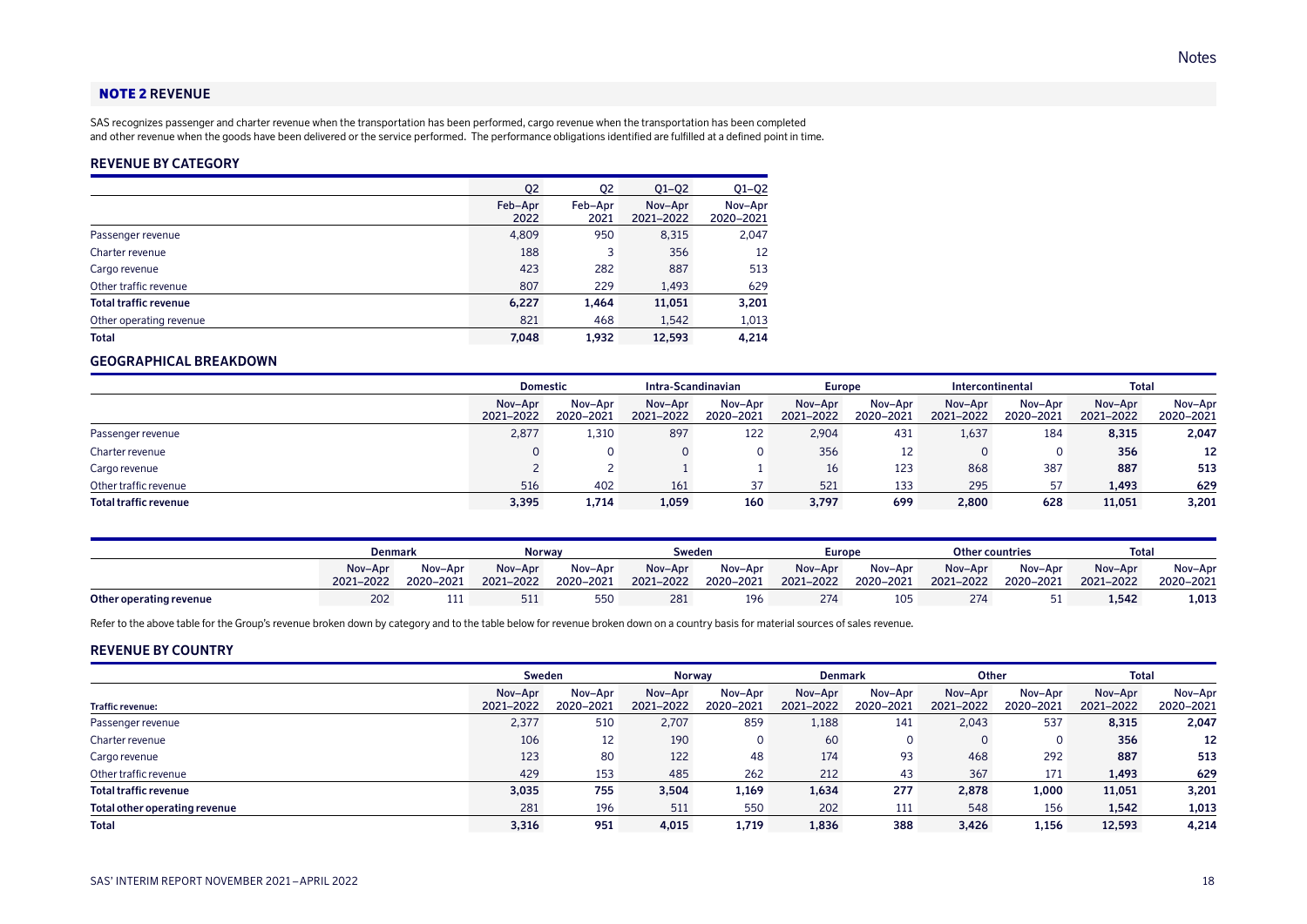### NOTE 3 **OTHER EXTERNAL EXPENSES**

|                                      | 02              | 02              | $Q1 - Q2$            | $Q1-Q2$              |
|--------------------------------------|-----------------|-----------------|----------------------|----------------------|
|                                      | Feb-Apr<br>2022 | Feb-Apr<br>2021 | Nov-Apr<br>2021-2022 | Nov-Apr<br>2020-2021 |
| Sales and distribution costs         | $-399$          | $-145$          | $-724$               | $-263$               |
| Catering costs                       | $-173$          | $-68$           | $-326$               | $-132$               |
| Handling costs                       | $-451$          | $-165$          | $-894$               | $-381$               |
| Technical aircraft maintenance       | $-442$          | $-359$          | $-825$               | $-622$               |
| Computer and telecommunication costs | $-321$          | $-214$          | $-592$               | $-441$               |
| Wet-lease expenses                   | $-413$          | $-98$           | $-735$               | $-207$               |
| Other                                | $-464$          | 50              | $-929$               | $-56$                |
| <b>Total</b>                         | $-2.663$        | -999            | $-5.025$             | $-2.102$             |

### NOTE 5 **FINANCIAL INCOME AND EXPENSES**

|                                    | 02              | 02              | $Q1 - Q2$            | $Q1-Q2$              |
|------------------------------------|-----------------|-----------------|----------------------|----------------------|
|                                    | Feb-Apr<br>2022 | Feb-Apr<br>2021 | Nov-Apr<br>2021-2022 | Nov-Apr<br>2020-2021 |
| Financial income                   | 17              |                 | 26                   | 13                   |
| Interest expense                   | $-184$          | $-137$          | $-351$               | $-254$               |
| Other financial expenses           | $-14$           | $-11$           | $-30$                | $-16$                |
| Exchange-rate differences          | $-7$            | -3              | $-2$                 | $-13$                |
| Interest expenses, IFRS 16         | $-178$          | $-151$          | $-348$               | $-309$               |
| Exchange-rate differences, IFRS 16 | $-428$          | $-18$           | $-1,357$             | 501                  |
| <b>Total</b>                       | $-794$          | $-313$          | $-2.062$             | $-78$                |

### NOTE 4 **DEPRECIATION, AMORTIZATION AND IMPAIRMENT**

|                                   | Q <sub>2</sub>  | Q2              | $Q1 - Q2$            | $Q1-Q2$              |
|-----------------------------------|-----------------|-----------------|----------------------|----------------------|
|                                   | Feb-Apr<br>2022 | Feb-Apr<br>2021 | Nov-Apr<br>2021-2022 | Nov-Apr<br>2020-2021 |
| Intangible assets, amortization   | $-10$           | -7              | $-20$                | $-14$                |
| Tangible assets, depreciation     | $-346$          | $-368$          | $-718$               | $-778$               |
| Right-of-use assets, depreciation | $-806$          | $-797$          | $-1.607$             | $-1,645$             |
| <b>Total</b>                      | $-1,162$        | $-1.172$        | $-2,345$             | $-2.437$             |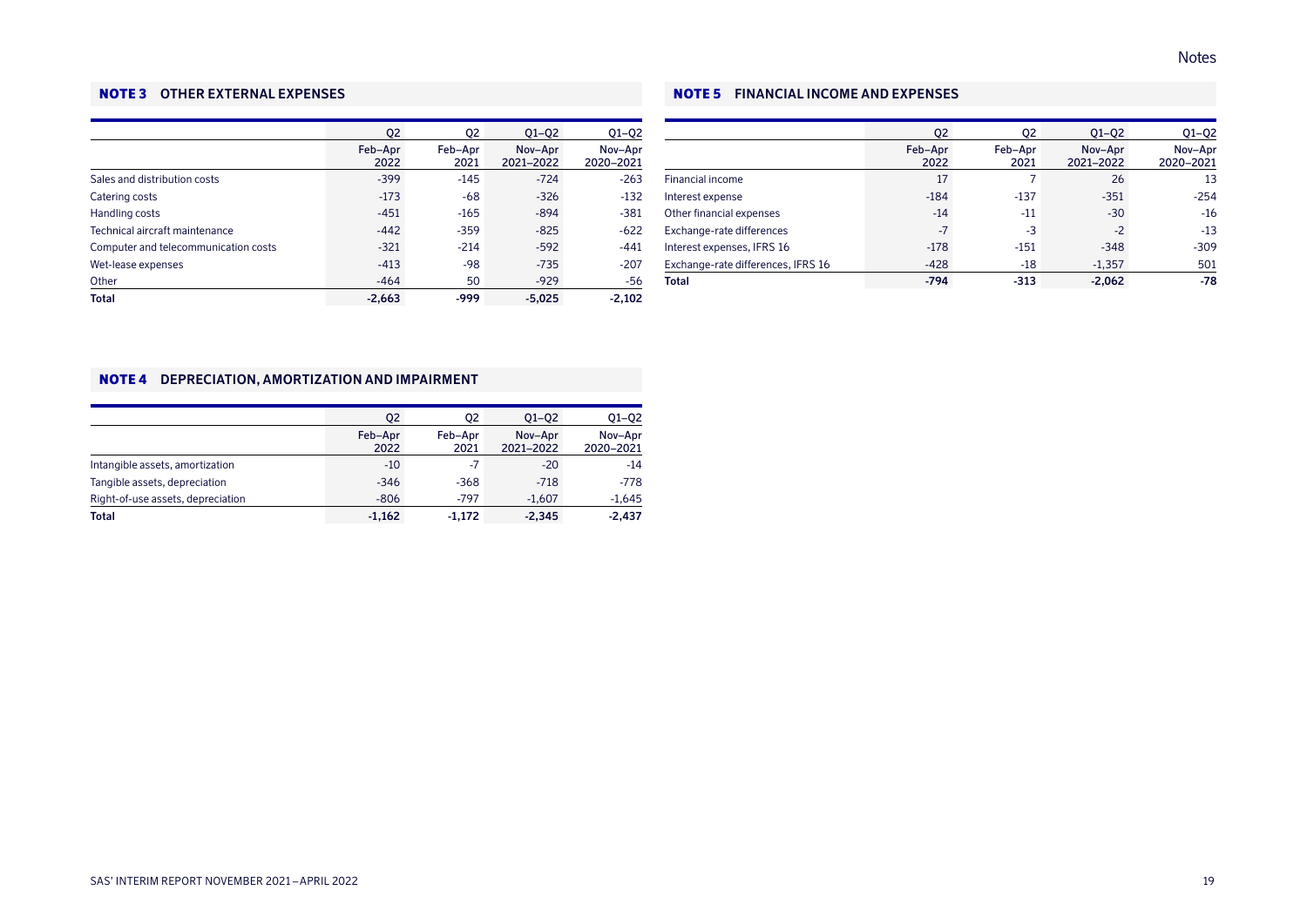### NOTE 6 **FINANCIAL ASSETS AND LIABILITIES**

### **FAIR VALUES AND CARRYING AMOUNTS OF FINANCIAL ASSETS AND LIABILITIES**

|                                                      | Apr 30, 2022       |            | Oct 31, 2021       |            |
|------------------------------------------------------|--------------------|------------|--------------------|------------|
| <b>MSEK</b>                                          | Carrying<br>amount | Fair value | Carrying<br>amount | Fair value |
| <b>Financial assets</b>                              |                    |            |                    |            |
| Financial assets at fair value, hedge-accounted      | 158                | 158        | 11                 | 11         |
| Financial assets at FVTPL                            | 29                 | 29         | 10                 | 10         |
| Financial assets at amortized cost                   | 13,153             | 13,153     | 8,283              | 8,283      |
| Total                                                | 13.340             | 13.340     | 8.304              | 8.304      |
| <b>Financial liabilities</b>                         |                    |            |                    |            |
| Financial liabilities at fair value, hedge-accounted | 17                 | 17         | 32                 | 32         |
| <b>Financial liabilities at FVTPL</b>                | 26                 | 26         | 3                  | 3          |
| Financial liabilities at amortized cost              | 25.976             | 25.546     | 19.978             | 20,511     |
| <b>Total</b>                                         | 26,019             | 25.589     | 20,013             | 20.546     |

Fair value is generally determined by using official market quotes. When market quotes are not available, the fair value is determined using generally accepted valuation methods such as discounted future cash flows based on observable market inputs.

The Group's financial assets and liabilities are measured at fair value as stated below:

*Level 1:* Financial instruments for which fair value is based on observable (unadjusted) quoted prices in active markets for identical assets and liabilities. This category includes mainly treasury bills and standardized derivatives, where the quoted price is used in the valuation.

*Level 2:* Financial instruments for which fair value is based on valuation models that utilize other observable data for the asset or liability other than the quoted prices included within level 1, either directly ( i.e., as prices) or indirectly ( i.e., derived from prices).

*Level 3:* Financial instruments for which fair value is based on valuation models, whereby significant input is based on unobservable data. At present, SAS has no financial assets or liabilities where the valuation is essentially based on unobservable data.

### **FAIR VALUE HIERARCHY**

|                                                         |         | Apr 30, 2022       |              |         | Oct 31, 2021       |       |
|---------------------------------------------------------|---------|--------------------|--------------|---------|--------------------|-------|
| <b>MSEK</b>                                             | Level 1 | Level <sub>2</sub> | <b>Total</b> | Level 1 | Level <sub>2</sub> | Total |
| <b>Financial assets</b>                                 |         |                    |              |         |                    |       |
| Financial assets at fair value,<br>hedge-accounted      |         | 158                | 158          |         | 11                 | 11    |
| <b>Financial assets at FVTPL</b>                        |         | 29                 | 29           |         | 10                 | 10    |
| Total                                                   |         | 187                | 187          |         | 21                 | 21    |
| <b>Financial liabilities</b>                            |         |                    |              |         |                    |       |
| Financial liabilities at fair value,<br>hedge-accounted |         | 17                 | 17           |         | 32                 | 32    |
| <b>Financial liabilities at FVTPL</b>                   |         | 26                 | 26           |         | 3                  | 3     |
| Total                                                   |         | 43                 | 43           |         | 35                 | 35    |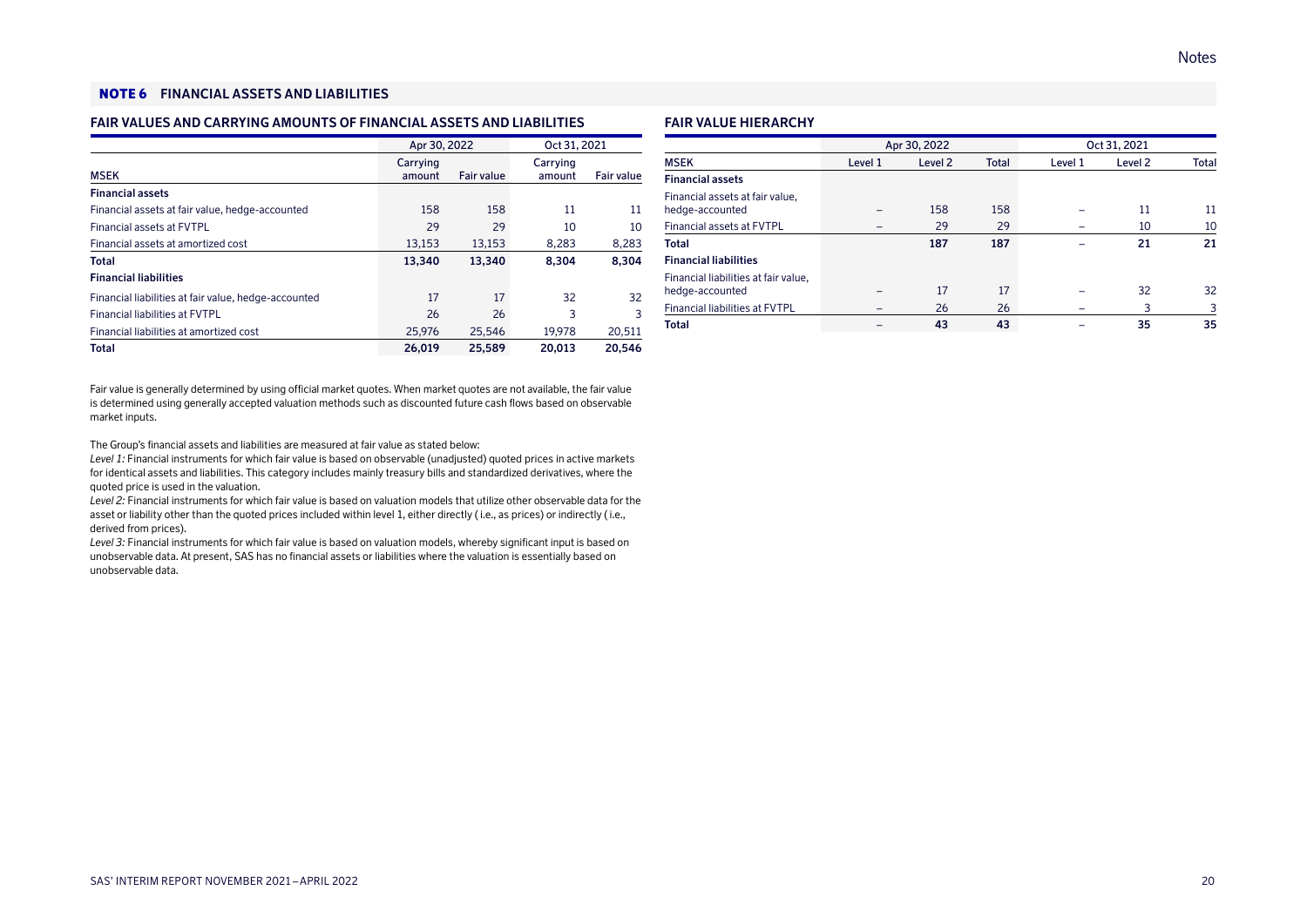**Signatures** 

The Board of Directors and President hereby certify that this interim report provides a true and fair overview of the Parent Company's and the Group's operations, financial position and earnings, and describes the significant risks and uncertainty factors to which the Parent Company and the companies included in the Group are exposed.

Stockholm, May 31, 2022

**Carsten Dilling** Board Chairman

**Lars-Johan Jarnheimer** Vice Chairman

**Monica Caneman** Board member

**Oscar Stege Unger** Board member

**Henriette Hallberg Thygesen** Board member

**Nina Bjornstad** Board member

**Michael Friisdahl** Board member

**Kay Kratky** Board member

**Jens Lippestad** Board member

**Tommy Nilsson** Board member

**Kim John Christiansen** Board member

**Anko Van der Werff** President and CEO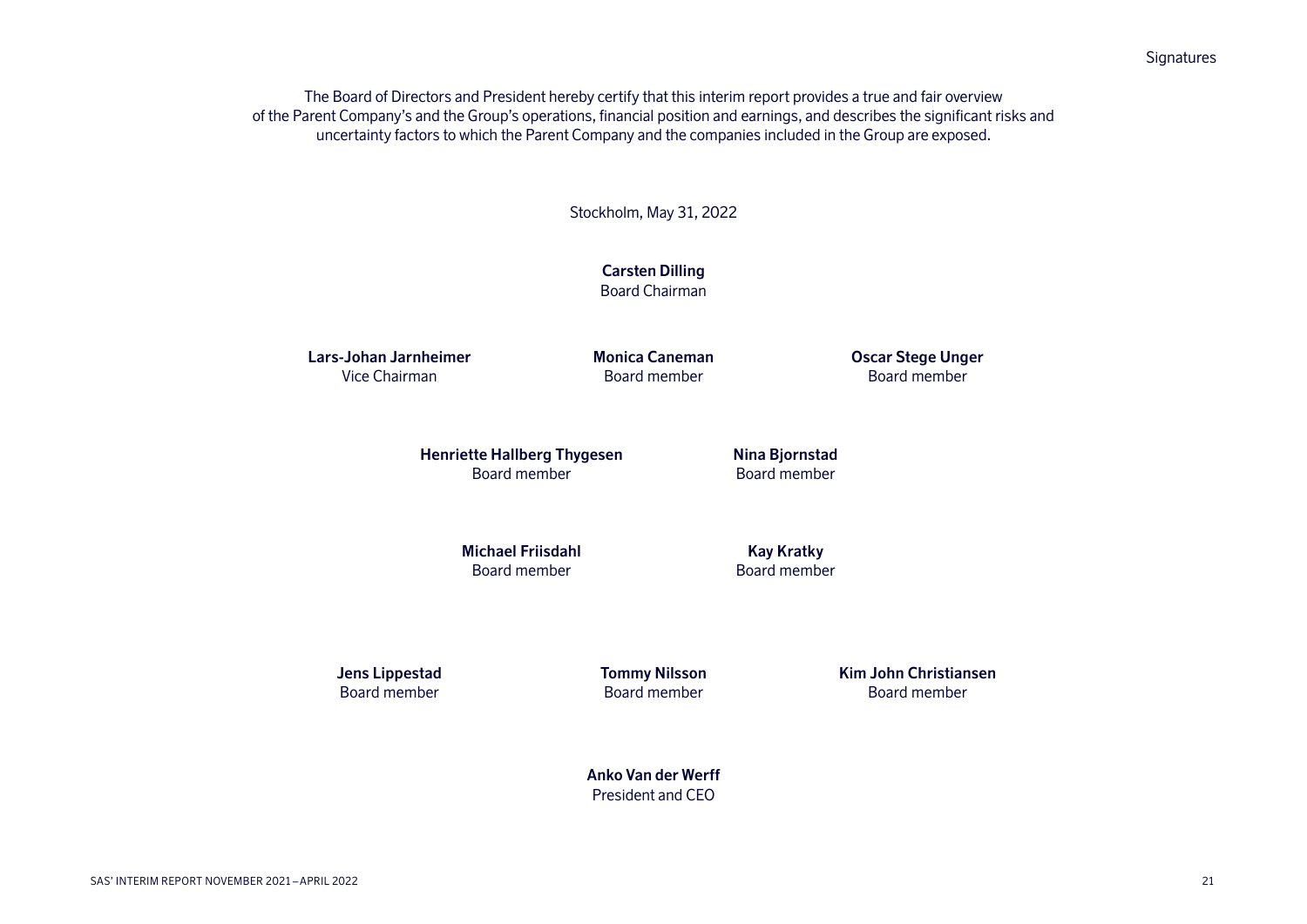# AUDITORS' REVIEW REPORT

### **SAS AB CORP. ID: 556606-8499**

### **INTRODUCTION**

We have reviewed the condensed interim financial information (interim report) of SAS AB as of April 30, 2022 and the six-month period then ended. The Board of Directors and the Chief Executive Officer are responsible for the preparation and presentation of this interim report in accordance with IAS 34 and the Annual Accounts Act. Our responsibility is to express a conclusion on this interim report based on our review.

### **SCOPE OF REVIEW**

We conducted our review in accordance with the International Standard on Review Engagements ISRE 2410 *Review of Interim Financial Information Performed by the Independent Auditor of the Entity.* A review of interim financial information consists of making inquiries, primarily of persons responsible

for financial and accounting matters, and applying analytical and other review procedures. A review is substantially less in scope than an audit conducted in accordance with International Standards on Auditing and other generally accepted auditing practices and consequently does not enable us to obtain assurance that we would become aware of all significant matters that might be identified in an audit. Accordingly, we do not express an audit opinion.

### **CONCLUSION**

Based on our review, no circumstances have come to our attention that cause us to believe that the interim report is not prepared, in all material respects, for the Group in accordance with IAS 34 and the Annual Accounts Act, and for the Parent Company in accordance with the Annual Accounts Act.

### **EMPHASIS OF MATTER**

We draw attention to the information disclosed in the interim report on the update on SAS FORWARD and discussions with stakeholders on pages 3 and 17 which describes the uncertainty as to whether the group will be able to meet obligations in the longer term as they fall due if the expected burden sharing, debt conversions and new capital raise are not completed as planned. Our review opinion is not modified in respect to this matter.

Stockholm, May 31, 2022

KPMG AB

Tomas Gerhardsson Authorized Public Accountant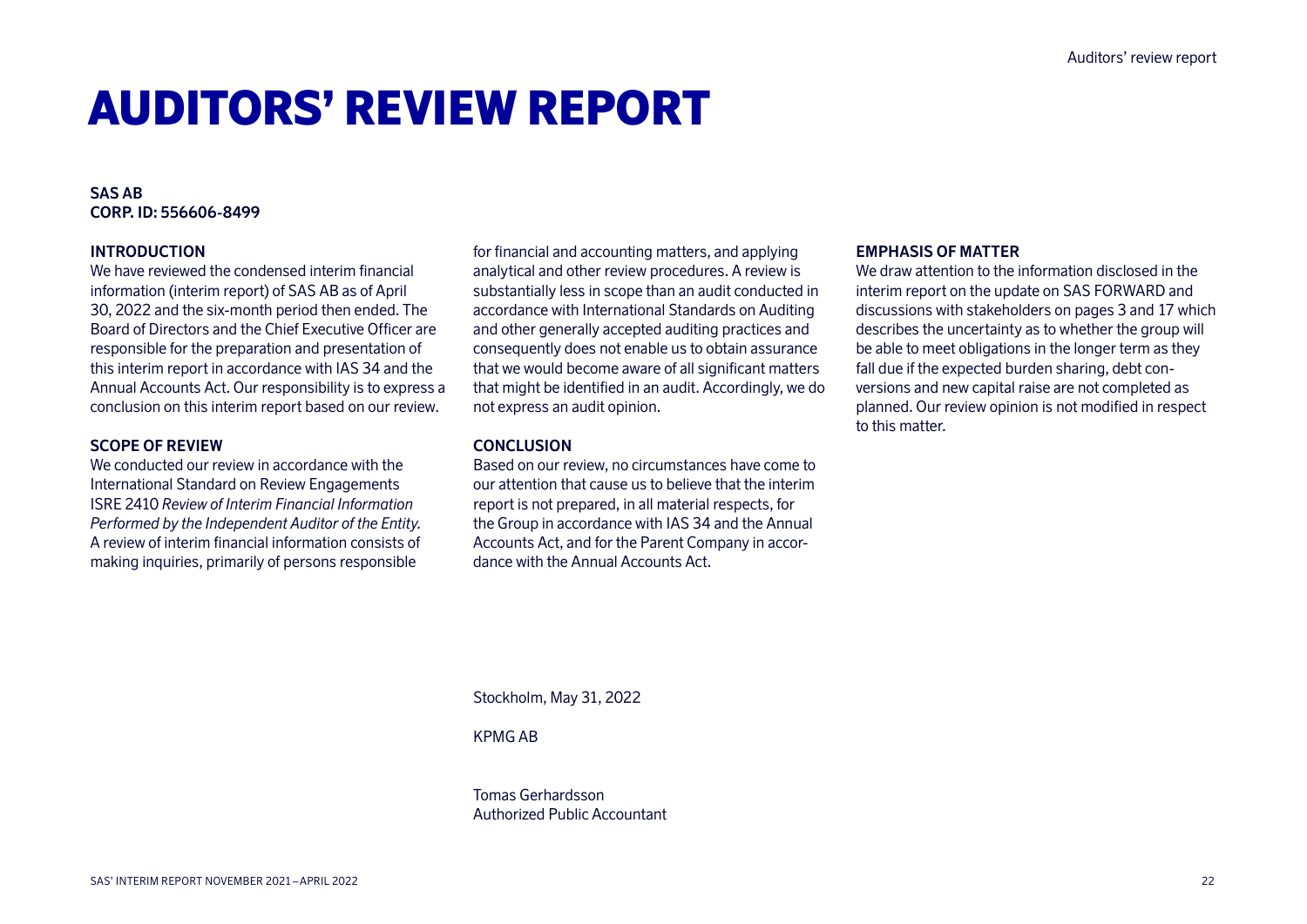# TRAFFIC DATA INFORMATION

### **SCHEDULED PASSENGER TRAFFIC**

|                                             |                 |                 | Year-on-          |         |                                       | Year-on-          |
|---------------------------------------------|-----------------|-----------------|-------------------|---------|---------------------------------------|-------------------|
|                                             | Feb-Apr<br>2022 | Feb-Apr<br>2021 | vear              | Nov-Apr | Nov-Apr<br>change 2021-2022 2020-2021 | year<br>change    |
| Number of passengers (000)                  | 3,831           | 857             | 347.0%            | 6.842   | 1.855                                 | 268.8%            |
| RPK, Revenue Passenger Kilometers<br>(mill) | 4.604           | 739             | 523.0%            | 8,316   | 1,543                                 | 439.0%            |
| ASK, Available Seat Kilometers (mill)       | 6.975           | 2.521           | 176.7%            | 13.720  | 5.269                                 | 160.4%            |
| Load factor                                 | 66.0%           | 29.3%           | 36.7 <sup>1</sup> | 60.6%   | 29.3%                                 | 31.3 <sup>1</sup> |
| Passenger yield, currency-adjusted          | 1.05            | 1.35            | $-22.2%$          | 1.00    | 1.36                                  | $-26.5%$          |
| Passenger yield, nominal                    | 1.05            | 1.29            | $-18.6%$          | 1.00    | 1.33                                  | $-24.8%$          |
| Unit revenue, PASK, currency-adjusted       | 0.69            | 0.40            | 72.5%             | 0.61    | 0.40                                  | 52.5%             |
| Unit revenue, PASK, nominal                 | 0.69            | 0.38            | 81.6%             | 0.61    | 0.39                                  | 56.4%             |
| RASK, currency-adjusted                     | 0.85            | 0.61            | 39.3%             | 0.77    | 0.62                                  | 24.2%             |
| RASK, nominal                               | 0.85            | 0.58            | 46.6%             | 0.77    | 0.60                                  | 28.3%             |

*1) Figures given in percentage points*

# **TOTAL TRAFFIC (SCHEDULED AND CHARTER TRAFFIC)**

|                                                                                 | Feb-Apr<br>2022 | Feb-Apr<br>2021 | Year-on-<br>year  | Nov-Apr | Nov-Apr<br>change 2021-2022 2020-2021 | Year-on-<br>year<br>change |
|---------------------------------------------------------------------------------|-----------------|-----------------|-------------------|---------|---------------------------------------|----------------------------|
| Number of passengers (000)                                                      | 3,931           | 858             | 358.2%            | 7.013   | 1.859                                 | 277.2%                     |
| RPK, Revenue Passenger Kilometers<br>(mill)                                     | 4.889           | 744             | 557.1%            | 8.842   | 1,556                                 | 468.3%                     |
| ASK, Available Seat Kilometers (mill)                                           | 7,306           | 2,534           | 188.3%            | 14,378  | 5,303                                 | 171.1%                     |
| Load factor                                                                     | 66.9%           | 29.4%           | 37.5 <sup>1</sup> | 61.5%   | 29.3%                                 | 32.2 <sup>1</sup>          |
| Unit cost, CASK, currency-adjusted                                              | $-0.98$         | $-1.42$         | $-31.0%$          | $-0.93$ | $-1.43$                               | $-35.0%$                   |
| Unit cost, CASK, nominal incl. items<br>affecting comparability                 | $-0.97$         | $-1.37$         | $-29.2%$          | $-0.92$ | $-1.39$                               | $-33.8%$                   |
| Unit cost, CASK, excl. jet fuel,<br>currency-adjusted                           | $-0.75$         | $-1.30$         | $-42.3%$          | $-0.73$ | $-1.29$                               | $-43.4%$                   |
| Unit cost, CASK, excl. jet fuel, nominal<br>incl. items affecting comparability | $-0.74$         | $-1.26$         | $-41.3%$          | $-0.73$ | $-1.26$                               | $-42.1%$                   |

*1) Figures given in percentage points*

### **SCHEDULED TRAFFIC TREND FOR SAS BY ROUTE SECTOR**

|                          | Feb-Apr 2021-2022 vs.<br>Feb-Apr 2020-2021 |                | Nov-Apr 2021-2022 vs.<br>Nov-Apr 2020-2021 |                |
|--------------------------|--------------------------------------------|----------------|--------------------------------------------|----------------|
|                          | Traffic (RPK)                              | Capacity (ASK) | Traffic (RPK)                              | Capacity (ASK) |
| Intercontinental         | 1.628.0%                                   | 131.1%         | 1.254.7%                                   | 152.6%         |
| Europe/Intra-Scandinavia | 761.7%                                     | 420.0%         | 623.1%                                     | 349.0%         |
| <b>Domestic</b>          | 156.8%                                     | 58.3%          | 129.3%                                     | 38.8%          |

# **PRODUCTIVITY AND ENVIRONMENTAL EFFICIENCY**

|                              |            |            | Year-on-year |
|------------------------------|------------|------------|--------------|
| 12-month rolling             | April 2022 | April 2021 | change       |
| Aircraft, block hours/day    | 7.0        | 4.9        | 42.9%        |
| Cabin crew, block hours/year | 670        | 432        | 55.1%        |
| Pilots, block hours/year     | 520        | 260        | 100.0%       |

|                                                      | Nov-Apr   | Nov-Apr   | Year-on-year |
|------------------------------------------------------|-----------|-----------|--------------|
| <b>Environmental efficiency</b>                      | 2021-2022 | 2020-2021 | change       |
| Total CO <sub>2</sub> emissions, million metric tons | 1.815     | 803       | 125.9%       |
| $CO2$ emissions per available seat kilometer, grams  | 52.5      | 54.9      | $-4.4%$      |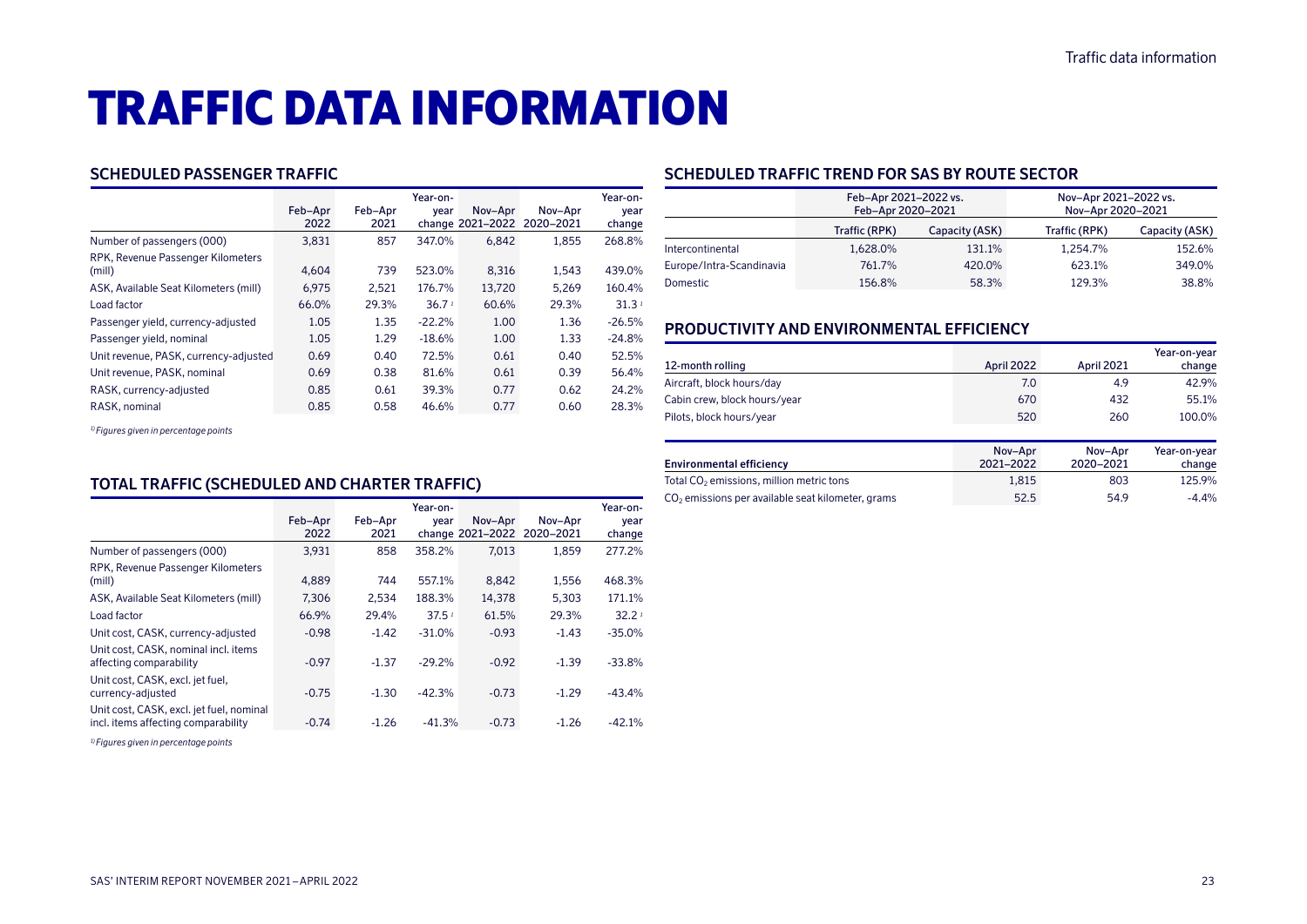# AIRCRAFT FLEET

### **THE SAS AIRCRAFT FLEET AS OF APRIL 30, 2022**

|                                 |      |       |                | Wet   |       | <b>SAS</b>  | <b>SAS</b> | <b>SAS</b> | Wet   | In SAS               | Firm order | Firm order |
|---------------------------------|------|-------|----------------|-------|-------|-------------|------------|------------|-------|----------------------|------------|------------|
| <b>SAS Group Aircraft Fleet</b> | Age  | Owned | Leased         | lease | Total | Scandinavia | Connect    | Link AB    | lease | <b>Group traffic</b> | purchase   | lease      |
| Airbus A330/A350                | 6.9  | 8     | 6              |       | 14    | 14          |            |            |       | 14                   |            |            |
| Airbus A320 family              | 6.6  | 19    | 51             |       | 70    | 58          | 12         |            |       | 70                   | 32         |            |
| Boeing 737NG                    | 16.2 | 11    |                |       | 12    | 12          |            |            |       | 12                   |            |            |
| Airbus A220-300                 | 4.8  |       |                | ∠     |       |             |            |            |       |                      |            |            |
| Embraer E195-100                | 14.5 |       |                |       |       |             |            |            |       |                      |            |            |
| Bombardier CRJ                  | 7.7  |       |                | 25    | 25    |             |            |            | 25    | 25                   |            |            |
| <b>ATR-72</b>                   | 8.6  |       |                | 6     | 6     |             |            |            |       | ь                    |            |            |
| Total aircraft in operation     | 7.9  | 38    | 59             | 33    | 130   | 84          | 12         |            | 33    | 130                  | 34         | כ          |
| Aircraft under phase out        |      |       |                |       |       |             |            |            |       |                      |            |            |
| Airbus A321                     | 19.8 |       | $\overline{a}$ |       |       |             |            |            |       |                      |            |            |
| Total                           |      |       |                |       | 4     |             |            |            |       |                      |            |            |

| Aircraft on firm order 2022–2025 as of April 30, 2022 | <b>FY22</b> | <b>FY23</b> | <b>FY24</b> | <b>FY25</b> | Total |
|-------------------------------------------------------|-------------|-------------|-------------|-------------|-------|
| Airbus A320neo                                        | 10          | 12          |             |             | 32    |
| Embraer E195-100                                      | ь           |             |             |             | 5.    |
| Airbus A350                                           |             |             |             |             |       |
| <b>Total</b>                                          | 15          | 12          |             |             | 39    |



The new fleet lowers fuel consumption and thereby  $CO<sub>2</sub>$ emissions.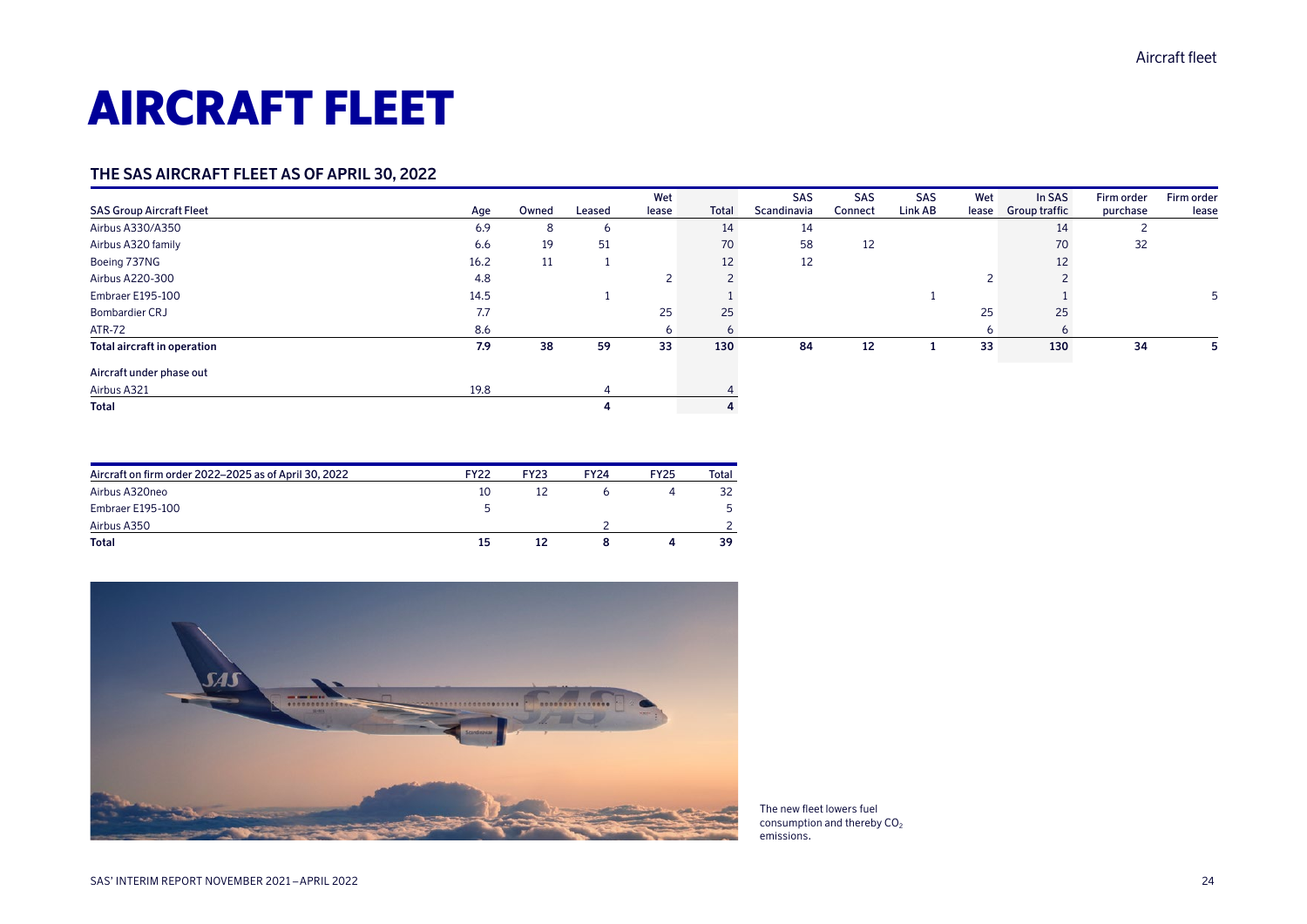# KEY FIGURES AND ALTERNATIVE PERFORMANCE MEASURES

SAS calculates various Alternative Performance Measures (APMs) that complement the metrics defined in the applicable rules for financial reporting. The APMs facilitate comparison between different periods and are used for internal analysis of the business's performance, development and financial position, and are therefore deemed to provide valuable information to external stakeholders, such as investors, analysts, rating agencies and others. The information reported for fiscal year 2020 and fiscal year 2021 has been restated due to the new accounting standard "IFRS IC's – Cloud computing arrangement costs." See Note 1. For definitions, refer to the Definitions section and shareholder information. A list of the APMs deemed of sufficient material importance to specify is available at www.sasgroup.net under Investor Relations.

|                                                                 | Apr 30, 2022 | Oct 31, 2021 | Apr 30, 2021 <sup>1)</sup> |
|-----------------------------------------------------------------|--------------|--------------|----------------------------|
| Return on invested capital (ROIC)                               | $-8%$        | $-13%$       | $-25%$                     |
| Financial net debt/Adjusted EBITDA                              | 20.5x        | n/a          | n/a                        |
| Financial preparedness                                          | 54%          | 60%          | 38%                        |
| Return on shareholders' equity                                  | $-114%$      | $-84%$       | $-236%$                    |
| Equity/assets ratio                                             | 4%           | 12%          | 15%                        |
| Financial net debt. MSEK                                        | 29.595       | 26.770       | 26.407                     |
| Shareholders' equity excluding hybrid bonds per<br>common share | $-0.75$      | $-0.16$      | 0.04                       |
| Debt/equity ratio                                               | 13.6         | 4.1          | 3.3                        |
| Interest-coverage ratio                                         | $-2.4$       | $-4.4$       | $-7.2$                     |
|                                                                 |              |              |                            |

*1)The key figures as of April 30, 2021 have been restated due to the new accounting standard "IFRS IC's – Cloud computing arrangement costs." See Note 1.*

### **EARNINGS-RELATED KEY FIGURES AND AVERAGE NUMBER OF EMPLOYEES**

| <b>MSEK</b>                                         | 01                   | 01                   | 02              | Q <sub>2</sub>  | Q3              | Q <sub>3</sub>  | Q4              | Q4              |
|-----------------------------------------------------|----------------------|----------------------|-----------------|-----------------|-----------------|-----------------|-----------------|-----------------|
|                                                     | Nov-Jan<br>2021-2022 | Nov-Jan<br>2020-2021 | Feb-Apr<br>2022 | Feb-Apr<br>2021 | May-Jul<br>2021 | May-Jul<br>2020 | Aug-Oct<br>2021 | Aug-Oct<br>2020 |
| Revenue                                             | 5,545                | 2,282                | 7,048           | 1,932           | 3,982           | 2,507           | 5,762           | 3,035           |
| Operating income (EBIT)                             | $-1,329$             | $-2,150$             | $-763$          | $-2,018$        | $-852$          | $-2,704$        | $-474$          | $-2,719$        |
| Operating income (EBIT) margin                      | $-24.0%$             | $-94.2%$             | $-10.8%$        | $-104.5%$       | $-21.4%$        | $-107.9\%$      | $-8.2%$         | $-89.6%$        |
| Income before tax (EBT)                             | $-2,597$             | $-1,915$             | $-1,557$        | $-2,331$        | $-1,334$        | $-2,046$        | $-945$          | $-3,252$        |
| Net income for the period                           | $-2,442$             | $-2,033$             | $-1,520$        | $-2,410$        | $-1,336$        | $-2,344$        | $-744$          | $-2,566$        |
| Income before tax and items affecting comparability | $-2,621$             | $-1,927$             | $-1,613$        | $-2,331$        | $-1,213$        | $-758$          | $-911$          | $-3,024$        |
| Earnings per common share (SEK)                     | $-0.34$              | $-0.28$              | $-0.21$         | $-0.35$         | $-0.18$         | $-6.12$         | $-0.12$         | $-4.44$         |
| Cash flow before financing activities               | $-392$               | $-5,458$             | 2,599           | $-2,922$        | 967             | $-2,016$        | 1,120           | $-3,228$        |
| Average number of employees (FTEs)                  | 6,326                | 4,983                | 6,881           | 4,476           | 5,190           | 4,937           | 6,214           | 6,981           |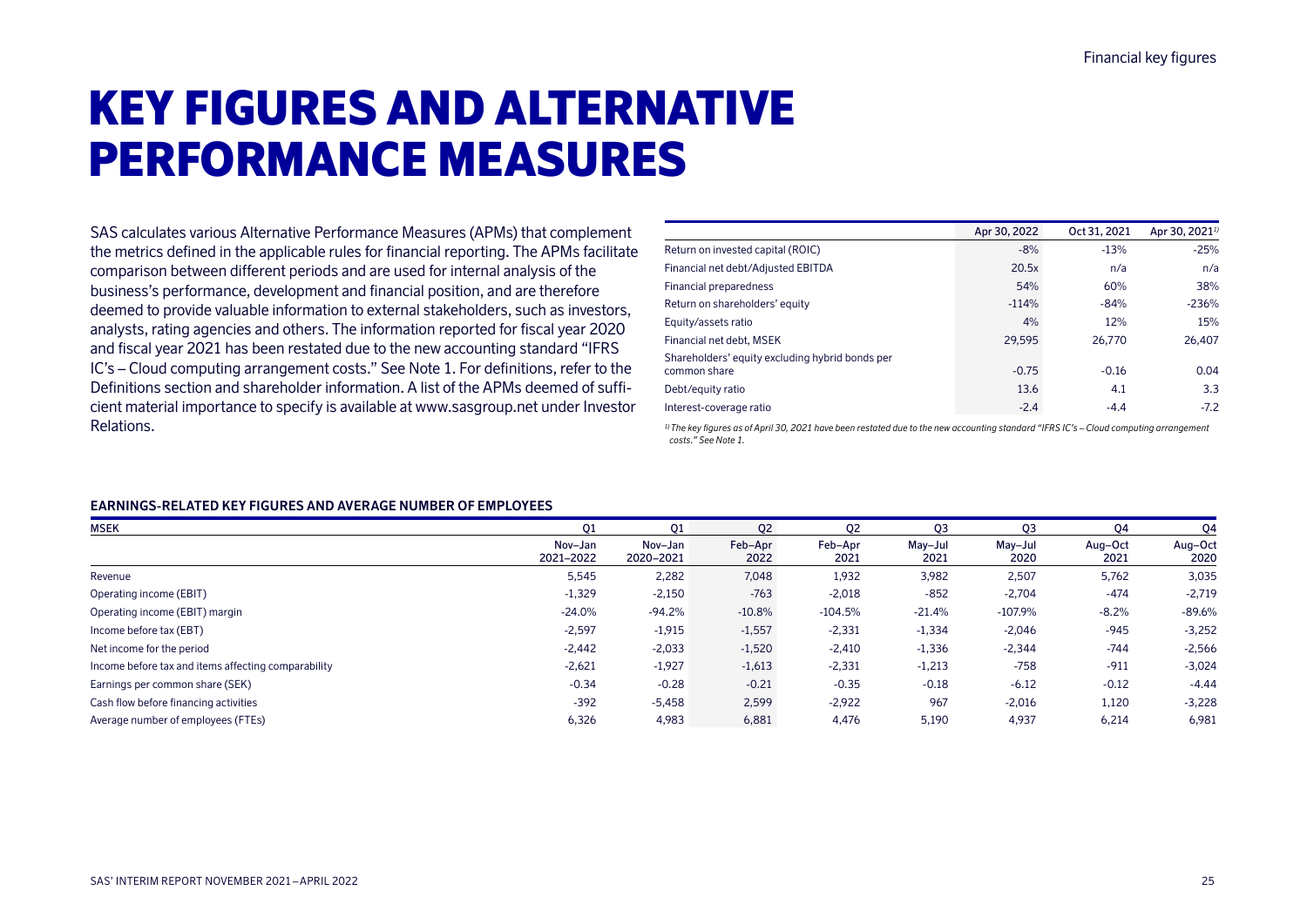# DEFINITIONS AND SHAREHOLDER INFORMATION

SAS uses various key figures, including alternative performance measures (APMs), for internal analysis purposes and for external communication of the operations' results, performance and financial position. The aim of these APMs is to illustrate the performance measures tailored to operations that, in addition to the other key figures, enable various stakeholders to more accurately assess and value SAS' historical, current and future performance and position.

**Adjusted EBITDA –** Operating income (EBIT) before share of income in affiliated companies, income from sale of aircraft and other non-current assets, and amortization, depreciation and impairment.

**Adjusted EBITDA margin –** Adjusted EBITDA divided by revenue.

**AEA –** The Association of European Airlines. An association of the major European airlines.

**Affiliated company –** Company where the SAS Group's holding amounts to at least 20% and at the most 50%.

**AOC (Air Operator Certificate) –** Permits for flight operations.

**ASK, Available Seat Kilometers –** The total number of seats available for passengers multiplied by the number of kilometers which they are flown.

**ATK, Available tonne kilometers –** The total number of tonnes of capacity available for the transportation of passengers, freight and mail multiplied by the number of kilometers which this capacity is flown.

**Available seat kilometers –** See ASK.

**Available tonne kilometers –** See ATK.

**Block hours –** Refers to the time from when the aircraft leaves the departure gate until it arrives at the destination gate.

**CAGR –** Compound annual growth rate.

**Capital employed –** Total capital according to the balance sheet less non-interest-bearing liabilities.

**Capitalized lease expenses (× 7) –** The net annual operating lease costs for aircraft multiplied by seven.

**Carbon dioxide (CO<sub>2</sub>) – A colorless gas that is formed in the com**bustion of all fossil fuels. The airline industry's  $CO<sub>2</sub>$  emissions are being reduced based on a changeover to more fuel-efficient aircraft.

**CASK –** See unit cost.

**Code share –** When one or more airlines' flight number is stated in the timetable for a flight, while only one of the airlines operates the flight.

**Debt/equity ratio –** Financial net debt in relation to equity.

**Earnings per common share (EPS) –** Net income for the period attributable to Parent Company shareholders less preference-share dividends and hybrid bond expenses in relation to the average number of common shares outstanding.

**EBIT –** Operating income.

**EBIT margin –** EBIT divided by revenue.

**EBT –** Income before tax.

**EEA –** European Economic Area.

**Equity method –** Shares in affiliated companies are taken up at the SAS Group's share of equity, taking acquired surplus and deficit values into account.

**Equity/assets ratio –** Equity in relation to total assets.

**Finance leases –** Based on a lease where the risks and rewards of ownership of the asset essentially remain with the lessee. The asset is reported as a fixed asset in the balance sheet because the lessee has an obligation to purchase the asset at the end of the lease. The commitment to pay future leasing charges is entered as a liability. As of November 1, 2019, SAS Group applies the new accounting standard IFRS 16 – Leases. See Right-of-use assets.

**Financial net debt –** Interest-bearing liabilities less interest-bearing assets excluding net pension funds. In this ratio, interest-bearing liabilities are defined as the sum of non-current interest-bearing liabilities, non-current interest-bearing lease liabilities, current interest-bearing liabilities and current interest-bearing lease liabilities. Interest-bearing assets are defined as the sum of pension funds, non-current interest-bearing receivables, other current interest-bearing receivables and cash and cash equivalents.

**Financial net debt/Adjusted EBITDA –** Average financial net debt in relation to Adjusted EBITDA. Financial net debt in relation to adjusted EBITDA (Operating income (EBIT) before the share of income in affiliated companies, income from sale of aircraft and other non-current assets, amortization, depreciation and impairment).

**Financial preparedness –** Cash and cash equivalents, plus unutilized credit facilities with a maturity longer than three months, in relation to fixed costs. In this ratio, fixed costs are defined as personnel expenses, other external expenses and financial income and expenses excluding exchange-rate differences on lease liabilities, over the last 12 months.

**FTE –** Average number of employees, full-time equivalents.

**IATA –** International Air Transport Association. A global association of almost 300 airlines.

**ICAO –** International Civil Aviation Organization. The United Nations' specialized agency for international civil aviation.

**Interest-coverage ratio –** Operating income (EBIT) plus financial income in relation to financial expenses.

**Interline revenue –** Ticket settlement between airlines.